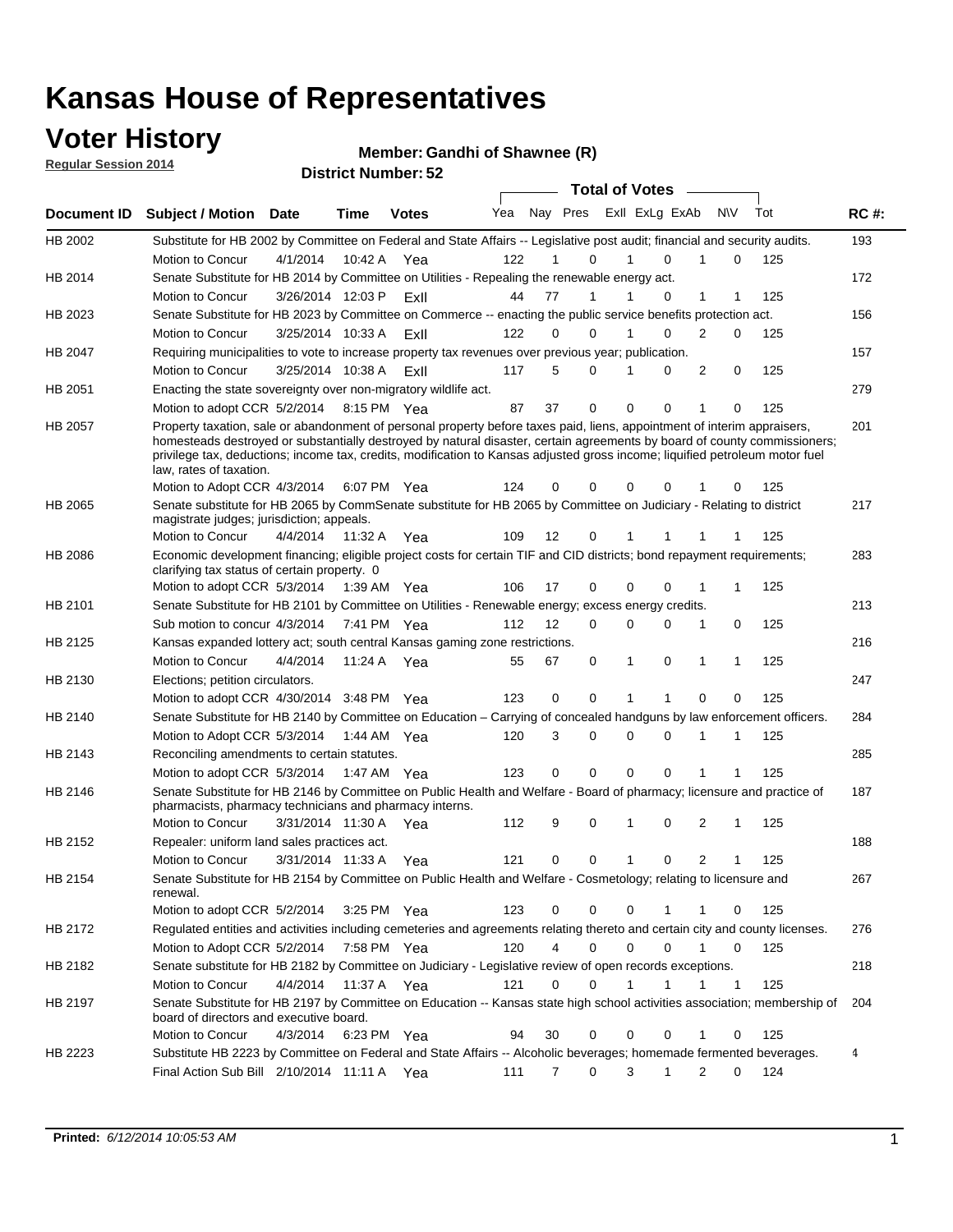#### **Voter History Manufact 10**

| <b>VULGE FILISLUI Y</b>     | Member: Gandhi of Shawnee (R) |
|-----------------------------|-------------------------------|
| <b>Regular Session 2014</b> | <b>District Number: 52</b>    |
|                             | Tota                          |

|         |                                                                                                                                                                                                                                                                                                                                                                                                                                                                                                                                                                                                                                                                                                                                                                                                                                                                                                                 |                       |             |              |     |                |   | <b>Total of Votes</b> |          |                |           |     |             |
|---------|-----------------------------------------------------------------------------------------------------------------------------------------------------------------------------------------------------------------------------------------------------------------------------------------------------------------------------------------------------------------------------------------------------------------------------------------------------------------------------------------------------------------------------------------------------------------------------------------------------------------------------------------------------------------------------------------------------------------------------------------------------------------------------------------------------------------------------------------------------------------------------------------------------------------|-----------------------|-------------|--------------|-----|----------------|---|-----------------------|----------|----------------|-----------|-----|-------------|
|         | Document ID Subject / Motion Date                                                                                                                                                                                                                                                                                                                                                                                                                                                                                                                                                                                                                                                                                                                                                                                                                                                                               |                       | Time        | <b>Votes</b> | Yea | Nay Pres       |   | Exll ExLg ExAb        |          |                | <b>NV</b> | Tot | <b>RC#:</b> |
| HB 2223 | Substitute for HB 2223 by Committee on Federal and State Affairs—Alcoholic beverages; homemade fermented beverages;<br>microbrewery gallonage expanded; liquor license length of citizenship.                                                                                                                                                                                                                                                                                                                                                                                                                                                                                                                                                                                                                                                                                                                   |                       |             |              |     |                |   |                       |          |                |           |     | 205         |
| HB 2231 | Motion to Concur<br>Senate Substitute for Substitute for HB 2231 by Committee on Ways and Means - Appropriations for FY 2014, FY 2015, FY<br>2016, FY 2017 and FY 2018 for various state agencies; capital improvement projects; claims against the state.                                                                                                                                                                                                                                                                                                                                                                                                                                                                                                                                                                                                                                                      | 4/3/2014              | 6:27 PM Yea |              | 115 | 9              | 0 | $\Omega$              | 0        |                | 0         | 125 | 282         |
|         | Motion to adopt CCR 5/2/2014 9:48 PM Yea                                                                                                                                                                                                                                                                                                                                                                                                                                                                                                                                                                                                                                                                                                                                                                                                                                                                        |                       |             |              | 70  | 54             | 0 | 0                     | 0        |                | 0         | 125 |             |
| HB 2246 | Substitute for HB 2246 by Committee on Commerce, Labor and Economic Development - Peer review for certain licensed<br>technical professions.                                                                                                                                                                                                                                                                                                                                                                                                                                                                                                                                                                                                                                                                                                                                                                    |                       |             |              |     |                |   |                       |          |                |           |     | 38          |
|         | EFA Sub Bill                                                                                                                                                                                                                                                                                                                                                                                                                                                                                                                                                                                                                                                                                                                                                                                                                                                                                                    | 2/21/2014 1:34 PM Yea |             |              | 120 | 0              | 0 | 1                     | 0        | 2              |           | 124 |             |
| HB 2246 | Substitute for HB 2246 by Committee on Commerce, Labor and Economic Development - Peer review for certain licensed<br>technical professions.                                                                                                                                                                                                                                                                                                                                                                                                                                                                                                                                                                                                                                                                                                                                                                    |                       |             |              |     |                |   |                       |          |                |           |     | 260         |
|         | Motion to Concur                                                                                                                                                                                                                                                                                                                                                                                                                                                                                                                                                                                                                                                                                                                                                                                                                                                                                                | 5/2/2014              | 11:40 A     | Yea          | 124 | 0              | 0 | $\Omega$              | 1        | 0              | 0         | 125 |             |
| HB 2272 | Kansas expanded lottery act; southeast Kansas gaming zone; privilege fee and investment threshold amount reduced.                                                                                                                                                                                                                                                                                                                                                                                                                                                                                                                                                                                                                                                                                                                                                                                               |                       |             |              |     |                |   |                       |          |                |           |     | 200         |
|         | Motion to Concur                                                                                                                                                                                                                                                                                                                                                                                                                                                                                                                                                                                                                                                                                                                                                                                                                                                                                                | 4/2/2014              | 4:18 PM Nay |              | 84  | 36             | 0 | $\Omega$              | $\Omega$ |                | 4         | 125 |             |
| HB 2296 | Campaign finance; permitted uses of campaign funds; increased exemption amount for certain candidates; contributor<br>information; lobbyist filings.                                                                                                                                                                                                                                                                                                                                                                                                                                                                                                                                                                                                                                                                                                                                                            |                       |             |              |     |                |   |                       |          |                |           |     | 248         |
|         | Motion to adopt CCR 4/30/2014 3:53 PM Yea                                                                                                                                                                                                                                                                                                                                                                                                                                                                                                                                                                                                                                                                                                                                                                                                                                                                       |                       |             |              | 119 | 4              | 0 | 1                     |          | 0              | 0         | 125 |             |
| HB 2296 | Campaign finance; permitted uses of campaign funds; increased exemption amount for certain candidates; contributor<br>information; lobbyist filings.                                                                                                                                                                                                                                                                                                                                                                                                                                                                                                                                                                                                                                                                                                                                                            |                       |             |              |     |                |   |                       |          |                |           |     | 287         |
|         | Motion to Override<br>Veto                                                                                                                                                                                                                                                                                                                                                                                                                                                                                                                                                                                                                                                                                                                                                                                                                                                                                      | 5/30/2014 10:24 A Yea |             |              | 96  | 5              | 0 | $\Omega$              | 0        | 0              | 24        | 125 |             |
| HB 2298 | Senate Sub for HB 2298 by Committee on Judiciary - Uniform controlled substances act. Senate Sub for HB 2298 by<br>Committee on Judiciary - Uniform controlled substances act.                                                                                                                                                                                                                                                                                                                                                                                                                                                                                                                                                                                                                                                                                                                                  |                       |             |              |     |                |   |                       |          |                |           |     | 209         |
|         | Motion to Concur                                                                                                                                                                                                                                                                                                                                                                                                                                                                                                                                                                                                                                                                                                                                                                                                                                                                                                | 4/3/2014              | 6:40 PM Yea |              | 123 | 1              | 0 | 0                     | 0        | 1              | 0         | 125 |             |
| HB 2303 | Relating to driver's license fees; driving under the influence equipment fund.                                                                                                                                                                                                                                                                                                                                                                                                                                                                                                                                                                                                                                                                                                                                                                                                                                  |                       |             |              |     |                |   |                       |          |                |           |     | 1           |
|         | Motion to adopt CCR 1/22/2014 11:45 A Yea                                                                                                                                                                                                                                                                                                                                                                                                                                                                                                                                                                                                                                                                                                                                                                                                                                                                       |                       |             |              | 109 | 11             | 0 | 1                     | 0        | 4              | 0         | 125 |             |
| HB 2312 | Local governments; investment of idle funds; changes.                                                                                                                                                                                                                                                                                                                                                                                                                                                                                                                                                                                                                                                                                                                                                                                                                                                           |                       |             |              |     |                |   |                       |          |                |           |     | 253         |
|         | Motion to Concur                                                                                                                                                                                                                                                                                                                                                                                                                                                                                                                                                                                                                                                                                                                                                                                                                                                                                                | 5/1/2014              | 4:31 PM Yea |              | 123 | $\overline{2}$ | 0 | $\mathbf 0$           | 0        | 0              | 0         | 125 |             |
| HB 2338 | Substitute for HB 2338 by Committee on Ways and Means - Judicial branch; supplemental appropriation for fiscal year 2015,<br>judiciary operations; increasing various docket fees and creating new docket fees; annually, allowing the allocation of a budget<br>for each judicial district court operations, chief judge would have the authority to expend funds as necessary to carry out the<br>functions of such district if such chief judge elected to do so, including establishing what court personnel are necessary and<br>their compensation; district court judges in judicial district elect chief judge and court of appeals judges elect chief judge of the<br>court of appeals; district judge and district magistrate judge vacancies; statutory authority for longevity bonus for judicial<br>branch employees repealed; nonseverability clause.<br>Motion to Adopt CCR 4/4/2014 7:17 PM Yea |                       |             |              | 66  | 57             | 0 | 0                     | 0        | 2              | 0         | 125 | 229         |
| HB 2378 | Senate Substitute for HB 2378 by Committee on Assessment and Taxation - Providing sales tax exemption for sales of certain 189                                                                                                                                                                                                                                                                                                                                                                                                                                                                                                                                                                                                                                                                                                                                                                                  |                       |             |              |     |                |   |                       |          |                |           |     |             |
|         | machinery and equipment used for surface mining activities.                                                                                                                                                                                                                                                                                                                                                                                                                                                                                                                                                                                                                                                                                                                                                                                                                                                     |                       |             |              |     |                |   |                       |          |                |           |     |             |
|         | Motion to Concur                                                                                                                                                                                                                                                                                                                                                                                                                                                                                                                                                                                                                                                                                                                                                                                                                                                                                                | 3/31/2014 11:35 A     |             | Yea          | 117 | 4              | 0 | 1                     | 0        | 2              | 1         | 125 |             |
| HB 2389 | Senate Substitute for HB 2389 by Committee on Judiciary - Crimes and criminal procedure; mistreatment of a dependent adult 277<br>or an elder person; RICO; warrants; discharge of certain persons; appeals.                                                                                                                                                                                                                                                                                                                                                                                                                                                                                                                                                                                                                                                                                                    |                       |             |              |     |                |   |                       |          |                |           |     |             |
|         | Motion to Adopt CCR 5/2/2014                                                                                                                                                                                                                                                                                                                                                                                                                                                                                                                                                                                                                                                                                                                                                                                                                                                                                    |                       | 8:05 PM Yea |              | 123 | 1.             | 0 | 0                     | 0        | 1              | 0         | 125 |             |
| HB 2398 | Relating to the Kansas revised limited liability company act.                                                                                                                                                                                                                                                                                                                                                                                                                                                                                                                                                                                                                                                                                                                                                                                                                                                   |                       |             |              |     |                |   |                       |          |                |           |     | 28          |
|         | <b>Final Action</b><br>Amended                                                                                                                                                                                                                                                                                                                                                                                                                                                                                                                                                                                                                                                                                                                                                                                                                                                                                  | 2/21/2014 11:13 A Yea |             |              | 120 | 1              | 0 | $\mathbf{1}$          | 0        | 2              | 0         | 124 |             |
| HB 2402 | National day of the cowboy.                                                                                                                                                                                                                                                                                                                                                                                                                                                                                                                                                                                                                                                                                                                                                                                                                                                                                     |                       |             |              |     |                |   |                       |          |                |           |     | 163         |
|         | <b>Final Action</b>                                                                                                                                                                                                                                                                                                                                                                                                                                                                                                                                                                                                                                                                                                                                                                                                                                                                                             | 3/26/2014 10:55 A     |             | ExII         | 116 | 7              | 0 | 1                     | 0        | 1              | 0         | 125 |             |
| HB 2417 | Expansion of rural opportunity zones.                                                                                                                                                                                                                                                                                                                                                                                                                                                                                                                                                                                                                                                                                                                                                                                                                                                                           |                       |             |              |     |                |   |                       |          |                |           |     | 61          |
|         | <b>Final Action</b><br>Amended                                                                                                                                                                                                                                                                                                                                                                                                                                                                                                                                                                                                                                                                                                                                                                                                                                                                                  | 2/27/2014 10:16 A     |             | Yea          | 104 | 19             | 0 | 0                     | 0        | 1              | 0         | 124 |             |
| HB 2418 | Adult care home licensure act; removal of outdated rule and regulation reference.                                                                                                                                                                                                                                                                                                                                                                                                                                                                                                                                                                                                                                                                                                                                                                                                                               |                       |             |              |     |                |   |                       |          |                |           |     | 6           |
|         | <b>Final Action</b>                                                                                                                                                                                                                                                                                                                                                                                                                                                                                                                                                                                                                                                                                                                                                                                                                                                                                             | 2/12/2014 11:20 A Yea |             |              | 121 | 0              | 0 | $\mathbf{1}$          | 0        | $\overline{2}$ | 0         | 124 |             |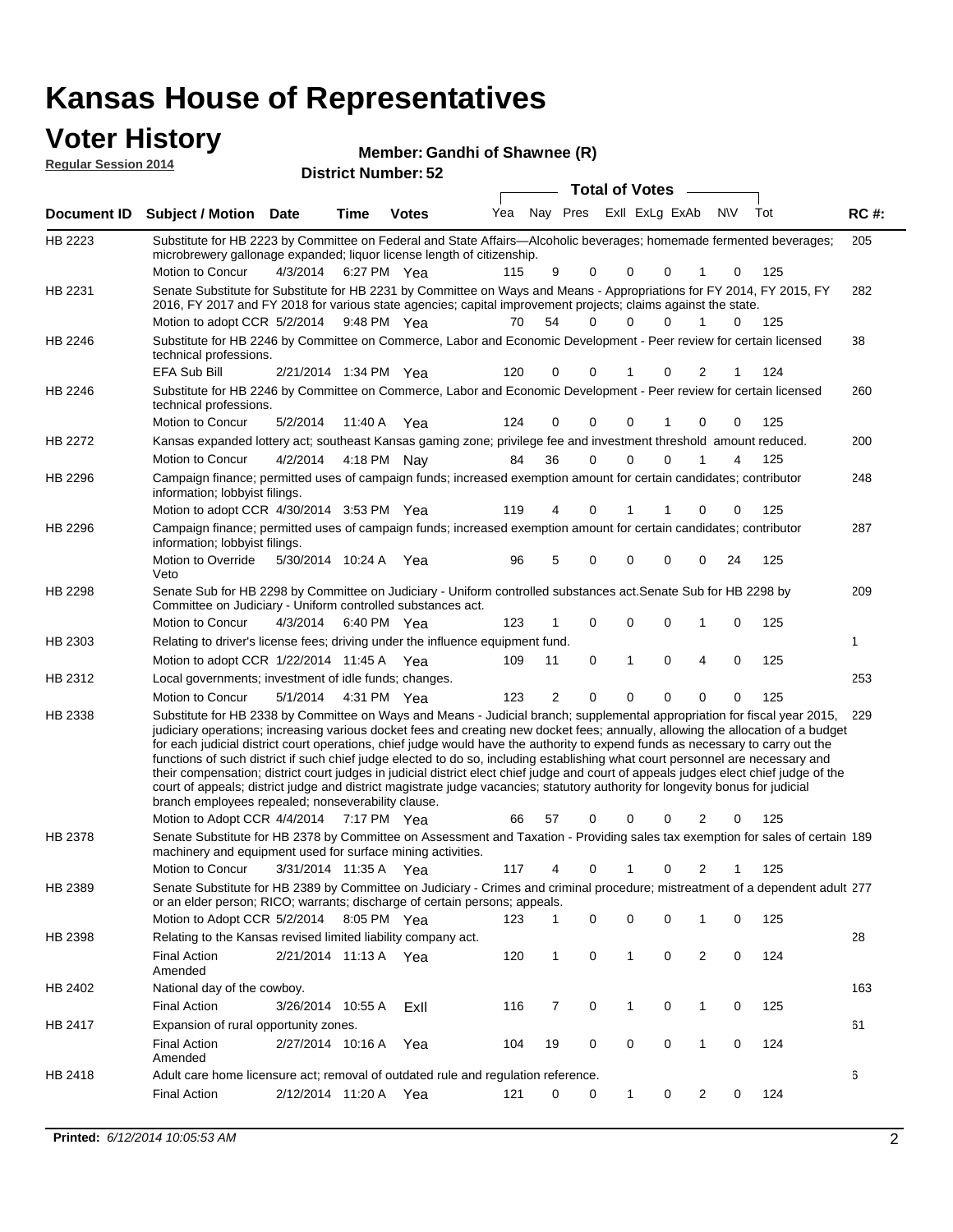### **Voter History**

**Regular Session 2014**

#### **Member: Gandhi of Shawnee (R)**

|             |                                                                                                                                                                                                                                                                                                                                                      |                       |         | <b>DISUILLINUIIIIDEI.JZ</b> |     |    |          | <b>Total of Votes</b> |                |                |              |     |                |
|-------------|------------------------------------------------------------------------------------------------------------------------------------------------------------------------------------------------------------------------------------------------------------------------------------------------------------------------------------------------------|-----------------------|---------|-----------------------------|-----|----|----------|-----------------------|----------------|----------------|--------------|-----|----------------|
| Document ID | <b>Subject / Motion Date</b>                                                                                                                                                                                                                                                                                                                         |                       | Time    | <b>Votes</b>                | Yea |    | Nay Pres |                       | Exll ExLg ExAb |                | N\V          | Tot | <b>RC#:</b>    |
| HB 2418     | Kansas department for aging and disability services; adult care homes                                                                                                                                                                                                                                                                                |                       |         |                             |     |    |          |                       |                |                |              |     | 221            |
|             | Motion to Concur                                                                                                                                                                                                                                                                                                                                     | 4/4/2014              | 11:49 A | Yea                         | 122 | 0  | 0        | 1                     | 1              | 1              | 0            | 125 |                |
| HB 2419     | City annexation; fire district territory; detachment.                                                                                                                                                                                                                                                                                                |                       |         |                             |     |    |          |                       |                |                |              |     | 120            |
|             | <b>Final Action</b>                                                                                                                                                                                                                                                                                                                                  | 3/17/2014 11:19 A     |         | Yea                         | 122 | 0  | 0        | $\mathbf 0$           | 0              | 2              | $\mathbf{1}$ | 125 |                |
| HB 2419     | City annexation; fire district territory; detachment.                                                                                                                                                                                                                                                                                                |                       |         |                             |     |    |          |                       |                |                |              |     | 196            |
|             | Motion to Concur                                                                                                                                                                                                                                                                                                                                     | 4/2/2014              |         | 10:32 A Yea                 | 122 | 0  | 0        | $\mathbf 0$           | 0              | 2              | $\mathbf{1}$ | 125 |                |
| HB 2420     | School crossing guards.                                                                                                                                                                                                                                                                                                                              |                       |         |                             |     |    |          |                       |                |                |              |     | 5              |
|             | <b>Final Action</b><br>Amended                                                                                                                                                                                                                                                                                                                       | 2/10/2014 11:12 A     |         | Yea                         | 118 | 0  | 0        | 3                     | 1              | $\overline{2}$ | 0            | 124 |                |
| HB 2420     | School crossing guards.                                                                                                                                                                                                                                                                                                                              |                       |         |                             |     |    |          |                       |                |                |              |     | 197            |
|             | Motion to Concur                                                                                                                                                                                                                                                                                                                                     | 4/2/2014              | 10:34 A | Yea                         | 123 | 0  | 0        | 0                     | 0              | $\overline{c}$ | 0            | 125 |                |
| HB 2422     | Defining watercraft for purposes of taxation.                                                                                                                                                                                                                                                                                                        |                       |         |                             |     |    |          |                       |                |                |              |     | 14             |
|             | <b>Final Action</b><br>Amended                                                                                                                                                                                                                                                                                                                       | 2/14/2014 11:13 A     |         | Yea                         | 118 | 0  | 0        | 2                     | $\mathbf 0$    | $\overline{4}$ | 0            | 124 |                |
| HB 2424     | Robert G. (Bob) Bethell interchange.                                                                                                                                                                                                                                                                                                                 |                       |         |                             |     |    |          |                       |                |                |              |     | 85             |
|             | <b>EFA Sub Bill</b>                                                                                                                                                                                                                                                                                                                                  | 2/27/2014 4:03 PM Yea |         |                             | 119 | 4  | 0        | 0                     | 0              | 1              | 0            | 124 |                |
| HB 2424     | Substitute for HB 2424 by Committee on Transportation - Designating the Robert G. (Bob) Bethell interchange; the SGT David 190<br>Enzbrenner memorial highway; t the Pack S Clair highway; the ancient Indian traders trail; the Harper county veterans<br>memorial highway; the Bonnie Huy memorial highway; the Bonnie Sharp memorial interchange. |                       |         |                             |     |    |          |                       |                |                |              |     |                |
|             | Motion to Concur                                                                                                                                                                                                                                                                                                                                     | 3/31/2014 11:37 A Yea |         |                             | 117 | 3  | 0        | $\mathbf{1}$          | 0              | $\overline{2}$ | 2            | 125 |                |
| HB 2429     | Making the water conservation program part of and supplemental to the Kansas water appropriation act.                                                                                                                                                                                                                                                |                       |         |                             |     |    |          |                       |                |                |              |     | $\overline{7}$ |
|             | <b>Final Action</b><br>Amended                                                                                                                                                                                                                                                                                                                       | 2/12/2014 11:22 A     |         | Yea                         | 121 | 0  | 0        | 1                     | $\Omega$       | $\overline{2}$ | 0            | 124 |                |
| HB 2430     | Promoting employment across Kansas act; benefits.                                                                                                                                                                                                                                                                                                    |                       |         |                             |     |    |          |                       |                |                |              |     | 90             |
|             | EFA Sub Bill                                                                                                                                                                                                                                                                                                                                         | 2/27/2014 4:08 PM Yea |         |                             | 110 | 13 | 0        | $\mathbf 0$           | 0              | 1              | 0            | 124 |                |
| HB 2430     | Substitute for HB 2430 by Committee on Commerce, Labor and Economic Development - Promoting employment across                                                                                                                                                                                                                                        |                       |         |                             |     |    |          |                       |                |                |              |     | 278            |
|             | Kansas act; benefits.<br>Motion to adopt CCR 5/2/2014 8:09 PM Yea                                                                                                                                                                                                                                                                                    |                       |         |                             | 114 | 10 | 0        | 0                     | 0              | 1              | 0            | 125 |                |
| HB 2433     | Relating to the Kansas uniform securities act.                                                                                                                                                                                                                                                                                                       |                       |         |                             |     |    |          |                       |                |                |              |     | 62             |
|             | <b>Final Action</b><br>Amended                                                                                                                                                                                                                                                                                                                       | 2/27/2014 10:17 A Yea |         |                             | 123 | 0  | 0        | $\mathbf 0$           | $\mathbf 0$    | 1              | 0            | 124 |                |
| HB 2433     | Relating to the Kansas uniform securities act.                                                                                                                                                                                                                                                                                                       |                       |         |                             |     |    |          |                       |                |                |              |     | 243            |
|             | Motion to adopt CCR 4/30/2014 3:27 PM Yea                                                                                                                                                                                                                                                                                                            |                       |         |                             | 123 | 0  | 0        | 1                     | 1              | $\mathbf 0$    | 0            | 125 |                |
| HB 2436     | Substitute for HB 2436 by Committee on Vision 2020 - Boards of cosmetology and barbering; agreements on inspectors of<br>dual-licensed facilities.                                                                                                                                                                                                   |                       |         |                             |     |    |          |                       |                |                |              |     | 19             |
|             | Final Action Sub Bill 2/19/2014 11:32 A                                                                                                                                                                                                                                                                                                              |                       |         | Yea                         | 122 | 0  | 0        | 0                     | 0              | $\overline{2}$ | 0            | 124 |                |
| HB 2436     | Substitute for HB 2436 by Committee on Vision 2020 - Boards of cosmetology and barbering; agreements on inspectors of<br>dual-licensed facilities.                                                                                                                                                                                                   |                       |         |                             |     |    |          |                       |                |                |              |     | 206            |
|             | Motion to Concur                                                                                                                                                                                                                                                                                                                                     | 4/3/2014              |         | 6:30 PM Yea                 | 117 | 7  | 0        | 0                     | 0              | 1              | 0            | 125 |                |
| HB 2440     | Emerging industry investment act; treatment of certain bioscience companies.                                                                                                                                                                                                                                                                         |                       |         |                             |     |    |          |                       |                |                |              |     | 39             |
|             | <b>Emergency Final</b><br>Action                                                                                                                                                                                                                                                                                                                     | 2/21/2014 1:36 PM Yea |         |                             | 116 | 4  | 0        | $\mathbf{1}$          | 0              | 2              | $\mathbf{1}$ | 124 |                |
| HB 2442     | Escalating penalties for repeat felony evade and elude cases.                                                                                                                                                                                                                                                                                        |                       |         |                             |     |    |          |                       |                |                |              |     | 107            |
|             | EFA Sub Bill                                                                                                                                                                                                                                                                                                                                         | 2/27/2014 4:32 PM Yea |         |                             | 111 | 12 | 0        | 0                     | 0              | 1              | 0            | 124 |                |
| HB 2444     | Spendthrift trusts.                                                                                                                                                                                                                                                                                                                                  |                       |         |                             |     |    |          |                       |                |                |              |     | 36             |
|             | <b>Emergency Final</b><br><b>Action Amend</b>                                                                                                                                                                                                                                                                                                        | 2/21/2014 1:32 PM Yea |         |                             | 120 | 0  | 0        | $\mathbf{1}$          | 0              | $\overline{2}$ | $\mathbf{1}$ | 124 |                |
| HB 2444     | Spendthrift trusts.                                                                                                                                                                                                                                                                                                                                  |                       |         |                             |     |    |          |                       |                |                |              |     | 198            |
|             | Motion to Concur                                                                                                                                                                                                                                                                                                                                     | 4/2/2014              | 10:37 A | Yea                         | 123 | 0  | 0        | 0                     | 0              | $\overline{2}$ | 0            | 125 |                |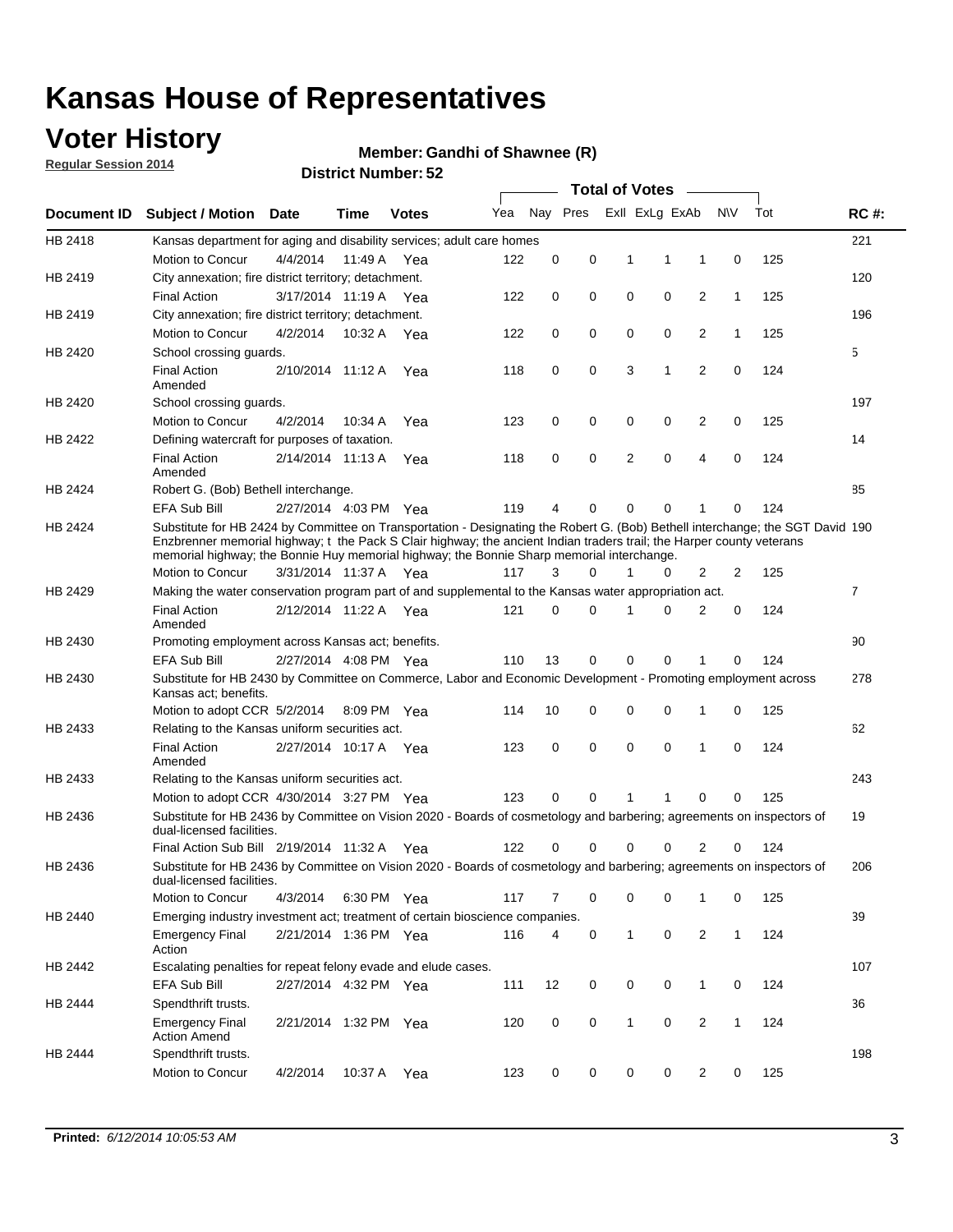#### **Voter History Regular Session 2014**

| Member: Gandhi of Shawnee (R) |  |  |
|-------------------------------|--|--|
|-------------------------------|--|--|

| <b>District Number: 52</b> |
|----------------------------|
|                            |

|                |                                                                                                                                                                                                                                                                                                                                 |                       |      |              |     |    |             | <b>Total of Votes</b> |             |                |             |     |             |
|----------------|---------------------------------------------------------------------------------------------------------------------------------------------------------------------------------------------------------------------------------------------------------------------------------------------------------------------------------|-----------------------|------|--------------|-----|----|-------------|-----------------------|-------------|----------------|-------------|-----|-------------|
|                | Document ID Subject / Motion Date                                                                                                                                                                                                                                                                                               |                       | Time | <b>Votes</b> | Yea |    | Nay Pres    | Exll ExLg ExAb        |             |                | <b>NV</b>   | Tot | <b>RC#:</b> |
| HB 2445        | Allowing for criminal discovery materials to be provided to defendant or defendant's counsel.                                                                                                                                                                                                                                   |                       |      |              |     |    |             |                       |             |                |             |     | 63          |
|                | <b>Final Action</b><br>Amended                                                                                                                                                                                                                                                                                                  | 2/27/2014 10:19 A Yea |      |              | 123 | 0  | 0           | $\mathbf 0$           | $\mathbf 0$ | 1              | 0           | 124 |             |
| HB 2446        | District courts; court trustee operations fund. judicial process; concerning sentencing dispositions, probation and postrelease<br>supervision; concerning expungement of driving under the influence and criminal refusal convictions; concerning trials,<br>conduct of jury after case is submitted.                          |                       |      |              |     |    |             |                       |             |                |             |     | 8           |
|                | <b>Final Action</b>                                                                                                                                                                                                                                                                                                             | 2/12/2014 11:23 A Yea |      |              | 121 | 0  | 0           |                       | 0           | 2              | 0           | 124 |             |
| HB 2446        | Senate Substitute for HB 2446 by Committee on Judiciary - Courts; allocating moneys from driver's license fees to judicial<br>branch nonjudicial salary adjustment fund; allowing chief justice to authorize expenditures from court trustee operations fund in<br>certain judicial districts; time limits for court decisions. |                       |      |              |     |    |             |                       |             |                |             |     | 239         |
|                | Motion to adopt CCR 4/30/2014 3:01 PM Yea                                                                                                                                                                                                                                                                                       |                       |      |              | 121 | 2  | 0           | 1                     | 1           | 0              | 0           | 125 |             |
| <b>HB 2447</b> | Real property; trespass and liability.                                                                                                                                                                                                                                                                                          |                       |      |              |     |    |             |                       |             |                |             |     | 29          |
|                | <b>Final Action</b><br>Amended                                                                                                                                                                                                                                                                                                  | 2/21/2014 11:14 A Yea |      |              | 119 | 2  | $\mathbf 0$ | $\mathbf 1$           | $\mathbf 0$ | 2              | 0           | 124 |             |
| HB 2447        | Real property; trespass and liability.                                                                                                                                                                                                                                                                                          |                       |      |              |     |    |             |                       |             |                |             |     | 202         |
|                | Motion to Adopt CCR 4/3/2014                                                                                                                                                                                                                                                                                                    |                       |      | 6:10 PM Yea  | 122 | 2  | $\mathbf 0$ | $\mathbf 0$           | $\mathbf 0$ | 1              | 0           | 125 |             |
| HB 2448        | Interference with judicial process.                                                                                                                                                                                                                                                                                             |                       |      |              |     |    |             |                       |             |                |             |     | 30          |
|                | <b>Final Action</b>                                                                                                                                                                                                                                                                                                             | 2/21/2014 11:16 A Yea |      |              | 121 | 0  | 0           | $\mathbf 1$           | 0           | $\overline{2}$ | 0           | 124 |             |
| HB 2448        | Senate Substitute for HB 2448 by Committee on Judiciary - Updating provisions relating to the Kansas bureau of<br>investigation's DNA database; amending the crime of interference with                                                                                                                                         |                       |      |              |     |    |             |                       |             |                |             |     | 240         |
|                | Motion to adopt CCR 4/30/2014 3:10 PM Yea                                                                                                                                                                                                                                                                                       |                       |      |              | 116 | 7  | 0           | 1                     | 1           | 0              | 0           | 125 |             |
| HB 2451        | Electric utilities; creating the electric highway fee.                                                                                                                                                                                                                                                                          |                       |      |              |     |    |             |                       |             |                |             |     | 96          |
|                | <b>EFA Sub Bill</b>                                                                                                                                                                                                                                                                                                             | 2/27/2014 4:18 PM Yea |      |              | 64  | 59 | 0           | $\mathbf 0$           | 0           | 1              | 0           | 124 |             |
| HB 2451        | Substitute for HB 2451 by Committee on Transportation - Increasing registration fees for electric vehicles.                                                                                                                                                                                                                     |                       |      |              |     |    |             |                       |             |                |             |     | 207         |
|                | Motion to Concur                                                                                                                                                                                                                                                                                                                | 4/3/2014              |      | 6:34 PM Yea  | 94  | 30 | 0           | $\Omega$              | 0           |                | 0           | 125 |             |
| HB 2452        | Substitute for HB 2452 by Committee on Transportation - Distinctive license plates; donate life, disabled veterans, rotary<br>international, Kansas horse council.                                                                                                                                                              |                       |      |              |     |    |             |                       |             |                |             |     | 41          |
|                | <b>EFA Sub Bill</b>                                                                                                                                                                                                                                                                                                             | 2/21/2014 1:39 PM Yea |      |              | 120 | 0  | 0           |                       | 0           | 2              | 1           | 124 |             |
| HB 2452        | Substitute for HB 2452 by Committee on Transportation - Distinctive license plates; donate life, disabled veterans, rotary<br>international, Kansas horse council, motorcycles.                                                                                                                                                 |                       |      |              |     |    |             |                       |             |                |             |     | 208         |
|                | Motion to Concur                                                                                                                                                                                                                                                                                                                | 4/3/2014              |      | 6:37 PM Yea  | 123 | 1  | $\mathbf 0$ | $\mathbf 0$           | 0           | 1              | 0           | 125 |             |
| HB 2453        | Protecting religious freedom regarding marriage.                                                                                                                                                                                                                                                                                |                       |      |              |     |    |             |                       |             |                |             |     | 9           |
|                | <b>Final Action</b><br>Amended                                                                                                                                                                                                                                                                                                  | 2/12/2014 11:28 A Nay |      |              | 72  | 49 | $\mathbf 0$ | $\overline{1}$        | $\Omega$    | 2              | 0           | 124 |             |
| HB 2455        | Property tax exemption for certain utility systems located on military installation.                                                                                                                                                                                                                                            |                       |      |              |     |    |             |                       |             |                |             |     | 108         |
|                | <b>Emergency Final</b><br><b>Action Amend</b>                                                                                                                                                                                                                                                                                   | 3/6/2014              |      | 11:23 A Yea  | 119 | 1  | 0           | $\overline{2}$        | 1           | 2              | 0           | 125 |             |
| HB 2456        | Property taxation; defining commercial and industrial machinery and equipment; motor vehicles, members of military service<br>and active guard and reservists.                                                                                                                                                                  |                       |      |              |     |    |             |                       |             |                |             |     | 49          |
|                | <b>Final Action</b><br>Amended                                                                                                                                                                                                                                                                                                  | 2/26/2014 11:32 A Yea |      |              | 100 | 23 | 0           | 0                     | 0           | 1              | 0           | 124 |             |
| HB 2463        | Creating civil liability for acts of terrorism; forfeiture of property related to violations of certain criminal acts.                                                                                                                                                                                                          |                       |      |              |     |    |             |                       |             |                |             |     | 50          |
|                | <b>Final Action</b><br>Amended                                                                                                                                                                                                                                                                                                  | 2/26/2014 11:33 A Yea |      |              | 123 | 0  | $\mathbf 0$ | $\mathbf 0$           | $\mathbf 0$ | $\mathbf{1}$   | $\mathbf 0$ | 124 |             |
| HB 2463        | Creating civil liability for acts of terrorism; forfeiture of property related to violations of certain criminal acts.                                                                                                                                                                                                          |                       |      |              |     |    |             |                       |             |                |             |     | 194         |
|                | Motion to Concur                                                                                                                                                                                                                                                                                                                | 4/1/2014              |      | 10:46 A Yea  | 123 | 0  | $\mathbf 0$ | 1                     | 0           | 1              | 0           | 125 |             |
| HB 2464        | Allowing banks, trust companies and savings and loans to claim the expensing deduction for privilege tax filers under the<br>Kansas income tax act.                                                                                                                                                                             |                       |      |              |     |    |             |                       |             |                |             |     | 15          |
|                | <b>Final Action</b><br>Amended                                                                                                                                                                                                                                                                                                  | 2/14/2014 11:14 A Yea |      |              | 118 | 0  | 0           | 2                     | 0           | 4              | 0           | 124 |             |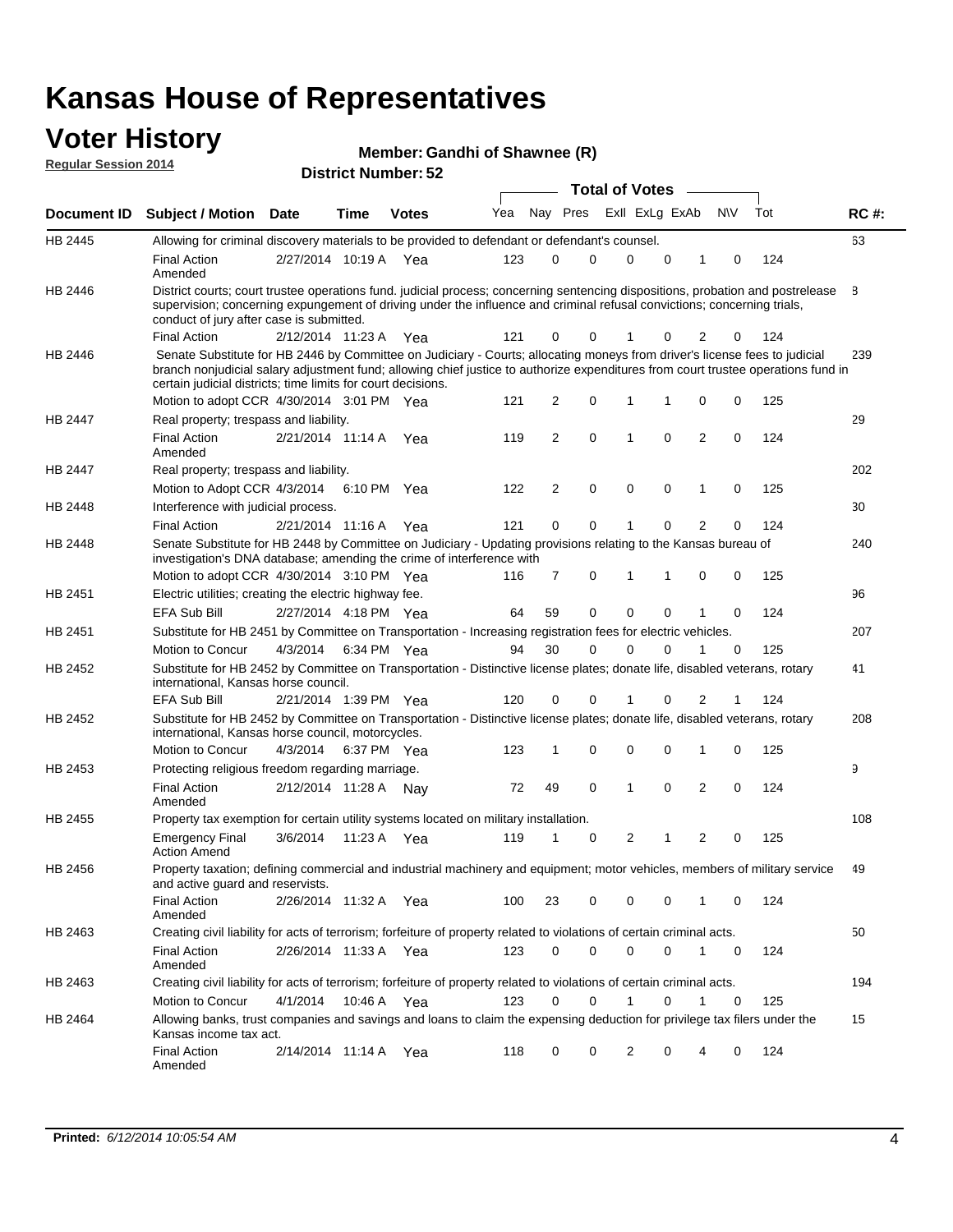### **Voter History**

**Regular Session 2014**

#### **Member: Gandhi of Shawnee (R)**

|                    |                                                                                                                                                                             |                       |             |              |     |                |          | <b>Total of Votes</b> |              |                |                |              |     |             |
|--------------------|-----------------------------------------------------------------------------------------------------------------------------------------------------------------------------|-----------------------|-------------|--------------|-----|----------------|----------|-----------------------|--------------|----------------|----------------|--------------|-----|-------------|
| <b>Document ID</b> | <b>Subject / Motion Date</b>                                                                                                                                                |                       | Time        | <b>Votes</b> | Yea |                | Nay Pres |                       |              | Exll ExLg ExAb |                | <b>NV</b>    | Tot | <b>RC#:</b> |
| HB 2466            | Relating to administrative procedure; judicial review.                                                                                                                      |                       |             |              |     |                |          |                       |              |                |                |              |     | 37          |
|                    | <b>Emergency Final</b><br><b>Action Amend</b>                                                                                                                               | 2/21/2014 1:33 PM Yea |             |              | 118 | 2              |          | 0                     | 1            | 0              | 2              | 1            | 124 |             |
| HB 2470            | Purchasing authority for certain insurance by the state board of regents for state educational institutions.                                                                |                       |             |              |     |                |          |                       |              |                |                |              |     | 16          |
|                    | <b>Final Action</b>                                                                                                                                                         | 2/17/2014 11:20 A Yea |             |              | 120 | 0              |          | 0                     | 3            | 0              | 1              | 0            | 124 |             |
| HB 2475            | Personal financial literacy program as a requirement for high school graduation.                                                                                            |                       |             |              |     |                |          |                       |              |                |                |              |     | 126         |
|                    | <b>Final Action</b><br>Amended                                                                                                                                              | 3/19/2014 11:22 A Yea |             |              | 110 | 12             |          | 0                     | 0            | 1              | 2              | $\mathbf 0$  | 125 |             |
| <b>HB 2478</b>     | Venue for crimes committed with an electronic device.                                                                                                                       |                       |             |              |     |                |          |                       |              |                |                |              |     | 51          |
|                    | <b>Final Action</b>                                                                                                                                                         | 2/26/2014 11:34 A     |             | Yea          | 123 | 0              |          | 0                     | $\Omega$     | 0              | 1              | 0            | 124 |             |
| HB 2479            | Removing 2015 sunset provision from law requiring ignition interlock device after first test failure or alcohol or drug-related<br>conviction.                              |                       |             |              |     |                |          |                       |              |                |                |              |     | 115         |
|                    | <b>Final Action</b><br>Amended                                                                                                                                              | 3/14/2014 11:14 A     |             | Yea          | 117 | 0              |          | 0                     | 2            | 1              | 4              | 1            | 125 |             |
| HB 2479            | Removing 2015 sunset provision from law requiring ignition interlock device after first test failure or alcohol or drug-related<br>conviction.                              |                       |             |              |     |                |          |                       |              |                |                |              |     | 210         |
|                    | Motion to Concur                                                                                                                                                            | 4/3/2014              |             | 6:47 PM Yea  | 122 | $\overline{2}$ |          | 0                     | 0            | 0              | 1              | 0            | 125 |             |
| HB 2480            | Repealing the review of TeleKansas I.                                                                                                                                       |                       |             |              |     |                |          |                       |              |                |                |              |     | 64          |
|                    | <b>Final Action</b><br>Amended                                                                                                                                              | 2/27/2014 10:20 A Yea |             |              | 123 | 0              |          | 0                     | $\mathbf 0$  | $\mathbf 0$    | 1              | 0            | 124 |             |
| HB 2480            | Repealing the review of TeleKansas I.                                                                                                                                       |                       |             |              |     |                |          |                       |              |                |                |              |     | 250         |
|                    | Motion to Concur                                                                                                                                                            | 5/1/2014              | 1:54 PM Yea |              | 123 | 1              |          | 0                     | 0            | 0              | 0              | $\mathbf{1}$ | 125 |             |
| HB 2482            | Authority of state corporation commission to intervene in court proceedings.                                                                                                |                       |             |              |     |                |          |                       |              |                |                |              |     | 65          |
|                    | <b>Final Action</b><br>Amended                                                                                                                                              | 2/27/2014 10:21 A     |             | Yea          | 121 | 2              |          | 0                     | 0            | 0              | 1              | 0            | 124 |             |
| HB 2482            | Senate Substitute for HB 2482 by Committee on Utilities - Creating the energy efficiency investment act.                                                                    |                       |             |              |     |                |          |                       |              |                |                |              |     | 211         |
|                    | Motion to Concur                                                                                                                                                            | 4/3/2014 7:02 PM Yea  |             |              | 99  | 25             |          | $\Omega$              | 0            | 0              | 1              | 0            | 125 |             |
| HB 2487            | Construction of electric transmission lines and certificates of public convenience and necessity.                                                                           |                       |             |              |     |                |          |                       |              |                |                |              |     | 66          |
|                    | <b>Final Action</b><br>Amended                                                                                                                                              | 2/27/2014 10:22 A     |             | Yea          | 113 | 10             |          | 0                     | 0            | 0              | 1              | 0            | 124 |             |
| HB 2487            | Relating to the powers and duties of the state corporation commission; construction of electric transmission lines and<br>certificates of public convenience and necessity. |                       |             |              |     |                |          |                       |              |                |                |              |     | 254         |
|                    | Sub motion to concur 5/1/2014 4:36 PM Yea                                                                                                                                   |                       |             |              | 117 | 8              |          | 0                     | 0            | $\mathbf 0$    | 0              | 0            | 125 |             |
| <b>HB 2488</b>     | Kansas electric transmission authority and the purpose and composition of the authority.                                                                                    |                       |             |              |     |                |          |                       |              |                |                |              |     | 10          |
|                    | <b>Final Action</b><br>Amended                                                                                                                                              | 2/12/2014 11:30 A Yea |             |              | 108 | 13             |          | 0                     | 1            | $\mathbf 0$    | 2              | $\mathbf 0$  | 124 |             |
| <b>HB 2488</b>     | Kansas electric transmission authority and the purpose and composition of the authority.                                                                                    |                       |             |              |     |                |          |                       |              |                |                |              |     | 158         |
|                    | Motion to Concur                                                                                                                                                            | 3/25/2014 10:43 A     |             | ExII         | 107 | 15             |          | 0                     | 1            | 0              | 2              | 0            | 125 |             |
| HB 2489            | Legislative review of exceptions to disclosure of public records.                                                                                                           |                       |             |              |     |                |          |                       |              |                |                |              |     | 67          |
|                    | <b>Final Action</b><br>Amended                                                                                                                                              | 2/27/2014 10:23 A Yea |             |              | 122 | $\mathbf{1}$   |          | 0                     | 0            | 0              | 1              | 0            | 124 |             |
| HB 2490            | Criminal procedure; conduct of jury after case is submitted.                                                                                                                |                       |             |              |     |                |          |                       |              |                |                |              |     | 31          |
|                    | <b>Final Action</b><br>Amended                                                                                                                                              | 2/21/2014 11:17 A Yea |             |              | 121 | 0              |          | 0                     | $\mathbf{1}$ | $\mathbf 0$    | $\overline{2}$ | 0            | 124 |             |
| HB 2490            | Capital murder; attempt; murder in the first degree; sentencing.                                                                                                            |                       |             |              |     |                |          |                       |              |                |                |              |     | 241         |
|                    | Motion to adopt CCR 4/30/2014 3:16 PM Yea                                                                                                                                   |                       |             |              | 123 | 0              |          | 0                     | $\mathbf{1}$ | 1              | 0              | 0            | 125 |             |
| HB 2491            | Kansas tort claims act; attorney may appear in small claims action.                                                                                                         |                       |             |              |     |                |          |                       |              |                |                |              |     | 20          |
|                    | <b>Final Action</b><br>Amended                                                                                                                                              | 2/19/2014 11:34 A Yea |             |              | 120 | $\overline{2}$ |          | 0                     | 0            | 0              | 2              | 0            | 124 |             |
| HB 2491            | Kansas tort claims act; attorney may appear in small claims action.                                                                                                         |                       |             |              |     |                |          |                       |              |                |                |              |     | 199         |
|                    | Motion to Concur                                                                                                                                                            | 4/2/2014              |             | 10:40 A Yea  | 121 | $\overline{2}$ |          | 0                     | 0            | 0              | $\overline{2}$ | 0            | 125 |             |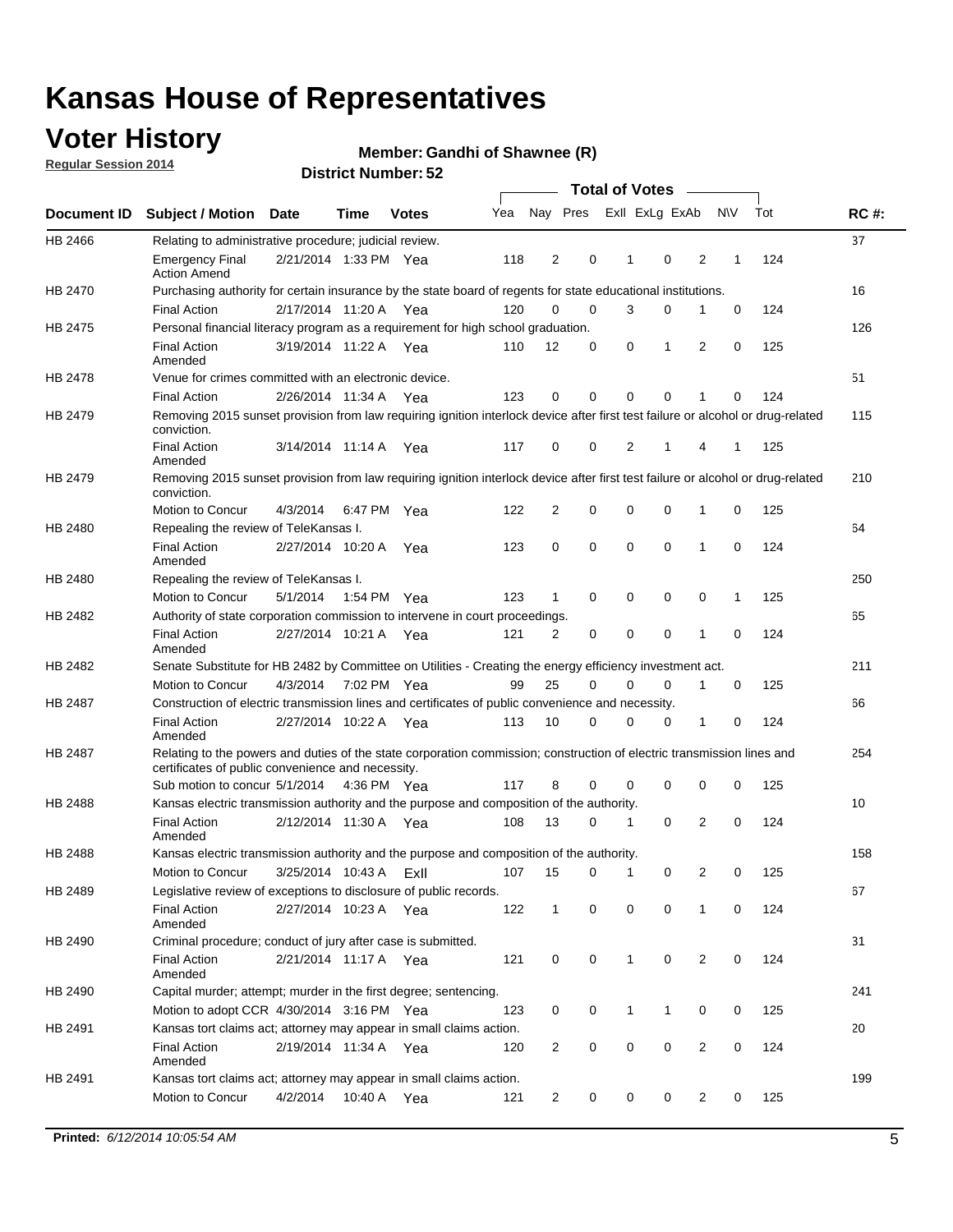### **Voter History**

**Regular Session 2014**

#### **Member: Gandhi of Shawnee (R)**

|                    |                                                                                                                                                                                                                                                        |                       |             |              |     |          |          | <b>Total of Votes</b> |              |                |              |     |              |
|--------------------|--------------------------------------------------------------------------------------------------------------------------------------------------------------------------------------------------------------------------------------------------------|-----------------------|-------------|--------------|-----|----------|----------|-----------------------|--------------|----------------|--------------|-----|--------------|
| <b>Document ID</b> | <b>Subject / Motion Date</b>                                                                                                                                                                                                                           |                       | Time        | <b>Votes</b> | Yea | Nay Pres |          | Exll ExLg ExAb        |              |                | <b>NV</b>    | Tot | <b>RC#:</b>  |
| HB 2493            | Relating to surety regulation, appearance bonds and unlawful sexual relations.                                                                                                                                                                         |                       |             |              |     |          |          |                       |              |                |              |     | 23           |
|                    | <b>Final Action</b><br>Amended                                                                                                                                                                                                                         | 2/20/2014 11:14 A     |             | Yea          | 113 | 10       | 0        | 0                     | $\mathbf 0$  | 0              | $\mathbf 1$  | 124 |              |
| HB 2495            | Concerning sentencing dispositions, probation and postrelease supervision.                                                                                                                                                                             |                       |             |              |     |          |          |                       |              |                |              |     | 24           |
|                    | <b>Final Action</b><br>Amended                                                                                                                                                                                                                         | 2/20/2014 11:17 A Yea |             |              | 122 | 1        | 0        | 0                     | $\mathbf 0$  | $\mathbf 0$    | -1           | 124 |              |
| HB 2501            | Human trafficking and related crimes; penalties for buying sexual relations; records and reporting by courts; staff secure facility 25<br>requirements.                                                                                                |                       |             |              |     |          |          |                       |              |                |              |     |              |
|                    | <b>Final Action</b><br>Amended                                                                                                                                                                                                                         | 2/20/2014 11:18 A Yea |             |              | 123 | $\Omega$ | 0        | 0                     | $\Omega$     | $\mathbf 0$    | 1            | 124 |              |
| HB 2502            | Allowing victim notification on status change of person confined.                                                                                                                                                                                      |                       |             |              |     |          |          |                       |              |                |              |     | 26           |
|                    | <b>Final Action</b>                                                                                                                                                                                                                                    | 2/20/2014 11:20 A Yea |             |              | 123 | $\Omega$ | 0        | $\mathbf{0}$          | $\Omega$     | $\Omega$       |              | 124 |              |
| HB 2503            | Substitute for HB 2503 by Committee on Federal and State Affairs -- Carrying of concealed handguns by law enforcement<br>officers.                                                                                                                     |                       |             |              |     |          |          |                       |              |                |              |     | 230          |
|                    | Final Action Sub Bill 4/5/2014                                                                                                                                                                                                                         |                       | 10:22 A     | Yea          | 119 |          | 0        | 0                     | 0            | 4              |              | 125 |              |
| HB 2504            | Repealing outdated provisions relating to the purchase of certain real estate by the department of corrections.                                                                                                                                        |                       |             |              |     |          |          |                       |              |                |              |     | 18           |
|                    | <b>Final Action</b>                                                                                                                                                                                                                                    | 2/19/2014 11:31 A Yea |             |              | 122 | $\Omega$ | $\Omega$ | 0                     | $\mathbf{0}$ | $\overline{2}$ | 0            | 124 |              |
| HB 2506            | Repealing K.S.A. 72-60b03, the effective date of the midwestern higher education compact act.                                                                                                                                                          |                       |             |              |     |          |          |                       |              |                |              |     | 52           |
|                    | <b>Final Action</b>                                                                                                                                                                                                                                    | 2/26/2014 11:35 A Yea |             |              | 122 |          | $\Omega$ | 0                     | 0            | 1              | 0            | 124 |              |
| HB 2506            | Senate Substitute for HB 2506 by Committee on Ways and Means - Education; appropriations for FY 2014 and FY 2015 for<br>various state agencies; amendments concerning postsecondary education; amendments to provisions relating to school<br>finance. |                       |             |              |     |          |          |                       |              |                |              |     | 238          |
|                    | Motion to Adopt CCR 4/6/2014                                                                                                                                                                                                                           |                       | 9:45 PM Yea |              | 63  | 57       | 0        | 0                     | 0            | 4              | -1           | 125 |              |
| HB 2509            | Emergency medical services amendments.                                                                                                                                                                                                                 |                       |             |              |     |          |          |                       |              |                |              |     | 101          |
|                    | Emergency Final<br><b>Action Amend</b>                                                                                                                                                                                                                 | 2/27/2014 4:24 PM Yea |             |              | 123 | 0        | 0        | $\mathbf 0$           | 0            | 1              | 0            | 124 |              |
| HB 2510            | Pharmacists and pharmacies; pharmacy technicians; registration and grounds for denial of registration.                                                                                                                                                 |                       |             |              |     |          |          |                       |              |                |              |     | 84           |
|                    | <b>Emergency Final</b><br>Action                                                                                                                                                                                                                       | 2/27/2014 4:01 PM Yea |             |              | 71  | 52       | 0        | 0                     | 0            | 1              | 0            | 124 |              |
| HB 2511            | Liability for property tax on personal property; sale or abandonment of personal property.                                                                                                                                                             |                       |             |              |     |          |          |                       |              |                |              |     | 27           |
|                    | <b>Final Action</b>                                                                                                                                                                                                                                    | 2/20/2014 11:21 A     |             | Yea          | 123 | $\Omega$ | $\Omega$ | 0                     | 0            | 1              | 0            | 124 |              |
| HB 2514            | Exemption for Federal Home Loan Bank in certain insolvency proceedings involving insurance companies.                                                                                                                                                  |                       |             |              |     |          |          |                       |              |                |              |     | $\mathbf{2}$ |
|                    | <b>Final Action</b>                                                                                                                                                                                                                                    | 2/10/2014 11:08 A     |             | Yea          | 118 | $\Omega$ | $\Omega$ | 3                     | 1            | 2              | $\mathbf 0$  | 124 |              |
| HB 2515            | Insurance; confidentiality of work papers from analysis of analysis of financial regulation or market regulation of insurance<br>company or affiliates.                                                                                                |                       |             |              |     |          |          |                       |              |                |              |     | 82           |
|                    | <b>Emergency Final</b><br>Action                                                                                                                                                                                                                       | 2/27/2014 3:58 PM Yea |             |              | 123 | 0        | 0        | 0                     | 0            | 1              | 0            | 124 |              |
| HB 2515            | Updating statutory references and making corresponding changes due to Executive Reorganization Order No. 41.                                                                                                                                           |                       |             |              |     |          |          |                       |              |                |              |     | 269          |
|                    | Motion to Adopt CCR 5/2/2014 3:31 PM Yea                                                                                                                                                                                                               |                       |             |              | 118 | 4        | 0        | 0                     | $\mathbf{1}$ | $\mathbf{1}$   | $\mathbf{1}$ | 125 |              |
| HB 2516            | Amendments relating to health care provider liability insurance and to companies organized to provide such insurance.                                                                                                                                  |                       |             |              |     |          |          |                       |              |                |              |     | 3            |
|                    | <b>Final Action</b><br>Amended                                                                                                                                                                                                                         | 2/10/2014 11:10 A Yea |             |              | 118 | 0        | 0        | 3                     | 1            | 2              | 0            | 124 |              |
| HB 2516            | Amendments relating to health care provider liability insurance and to companies organized to provide such insurance.                                                                                                                                  |                       |             |              |     |          |          |                       |              |                |              |     | 191          |
|                    | Motion to Concur                                                                                                                                                                                                                                       | 3/31/2014 11:40 A Yea |             |              | 121 | 0        | 0        | 1                     | 0            | 2              | $\mathbf{1}$ | 125 |              |
| HB 2518            | Relating to ballot language statements.                                                                                                                                                                                                                |                       |             |              |     |          |          |                       |              |                |              |     | 40           |
|                    | Emergency Final<br><b>Action Amend</b>                                                                                                                                                                                                                 | 2/21/2014 1:37 PM Yea |             |              | 116 | 4        | 0        | 1                     | 0            | 2              | 1            | 124 |              |
| HB 2525            | Kansas money transmitter act concerning change of controlling interest and notification.                                                                                                                                                               |                       |             |              |     |          |          |                       |              |                |              |     | 32           |
|                    | <b>Final Action</b>                                                                                                                                                                                                                                    | 2/21/2014 11:18 A Yea |             |              | 105 | 16       | 0        | $\mathbf{1}$          | 0            | 2              | 0            | 124 |              |
| HB 2525            | Kansas money transmitter act concerning change of controlling interest and notification.<br>Motion to Concur                                                                                                                                           | 5/1/2014              |             | 1:59 PM Yea  | 112 | 13       | 0        | 0                     | 0            | 0              | 0            | 125 | 252          |
|                    |                                                                                                                                                                                                                                                        |                       |             |              |     |          |          |                       |              |                |              |     |              |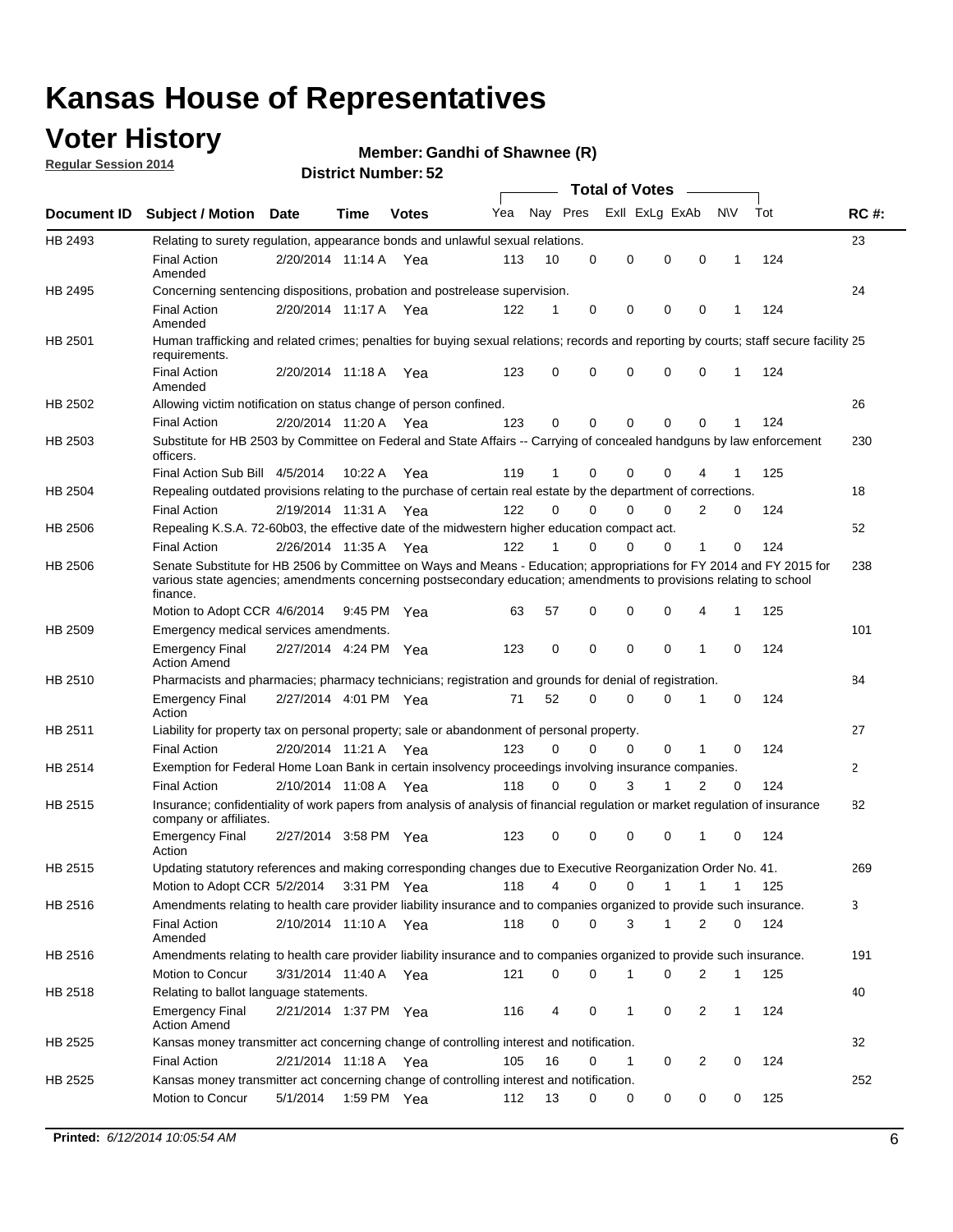#### **Voter History Regular Session 2014**

|  |  | Member: Gandhi of Shawnee (R) |  |
|--|--|-------------------------------|--|
|--|--|-------------------------------|--|

|                |                                                                                                                                                                                                                                                                                                                                           |                       |             | <b>DISUILLINUIIIIDEI.JZ</b> |     |    |                         | <b>Total of Votes</b> |              |              |          |     |             |
|----------------|-------------------------------------------------------------------------------------------------------------------------------------------------------------------------------------------------------------------------------------------------------------------------------------------------------------------------------------------|-----------------------|-------------|-----------------------------|-----|----|-------------------------|-----------------------|--------------|--------------|----------|-----|-------------|
| Document ID    | <b>Subject / Motion Date</b>                                                                                                                                                                                                                                                                                                              |                       | Time        | <b>Votes</b>                | Yea |    | Nay Pres Exll ExLg ExAb |                       |              | N\V          |          | Tot | <b>RC#:</b> |
| HB 2533        | Changing interest credit amounts, member distributions upon termination or death and retirement annuities under the KPERS 42<br>Act of 2015.                                                                                                                                                                                              |                       |             |                             |     |    |                         |                       |              |              |          |     |             |
|                | <b>Emergency Final</b><br><b>Action Amend</b>                                                                                                                                                                                                                                                                                             | 2/21/2014 1:40 PM Yea |             |                             | 94  | 26 | 0                       | 1                     | 0            | 2            | 1        | 124 |             |
| HB 2537        | Eliminating font size and type requirement for disclosure statements contained in insurance contracts and explanatory<br>materials printed in any language other than English.                                                                                                                                                            |                       |             |                             |     |    |                         |                       |              |              |          |     | 81          |
|                | <b>Emergency Final</b><br>Action                                                                                                                                                                                                                                                                                                          | 2/27/2014 3:56 PM Yea |             |                             | 119 | 4  | 0                       | 0                     | 0            | 1            | 0        | 124 |             |
| HB 2537        | Insurance; eliminating font and type requirements for certain non-English insurance documents; confidentiality of certain<br>documents; continuation of health insurance for spouse and children of certain emergency personnel and employees of the<br>department of corrections; purchase of certain insurance by the state fair board. |                       |             |                             |     |    |                         |                       |              |              |          |     | 249         |
|                | Motion to adopt CCR 4/30/2014 3:58 PM Yea                                                                                                                                                                                                                                                                                                 |                       |             |                             | 122 | 0  | 0                       | 1                     | -1           | 0            | 1        | 125 |             |
| HB 2538        | Giving landowner right of first refusal for antlers of deer illegally shot on landowner's property.                                                                                                                                                                                                                                       |                       |             |                             |     |    |                         |                       |              |              |          |     | 102         |
|                | <b>Emergency Final</b><br><b>Action Amend</b>                                                                                                                                                                                                                                                                                             | 2/27/2014 4:26 PM Yea |             |                             | 106 | 17 | 0                       | 0                     | 0            | 1            | 0        | 124 |             |
| HB 2541        | Substitute for HB2541 by Committee on Local Government—plastic bottles and containers; labeling; solid waste landfill<br>restrictions.                                                                                                                                                                                                    |                       |             |                             |     |    |                         |                       |              |              |          |     | 121         |
|                | Final Action Sub Bill 3/17/2014 11:21 A Yea                                                                                                                                                                                                                                                                                               |                       |             |                             | 102 | 21 | 0                       | $\mathbf 0$           | 0            | 2            | 0        | 125 |             |
| HB 2542        | Property tax exemption for amateur-built aircraft.<br><b>Final Action</b>                                                                                                                                                                                                                                                                 | 3/13/2014 11:22 A Yea |             |                             | 116 | 4  | 0                       | 1                     | $\mathbf{1}$ | 2            | 1        | 125 | 112         |
| HB 2544        | Amended<br>Authorizing postsecondary educational institutions to enter into the state authorization reciprocity agreement to provide<br>distance education.                                                                                                                                                                               |                       |             |                             |     |    |                         |                       |              |              |          |     | 17          |
|                | <b>Final Action</b>                                                                                                                                                                                                                                                                                                                       | 2/17/2014 11:21 A Yea |             |                             | 120 | 0  | 0                       | 3                     | 0            | 1            | 0        | 124 |             |
| HB 2545        | Extending sunset date on certain agriculture fees from July 1, 2015, to July 1, 2019.                                                                                                                                                                                                                                                     |                       |             |                             |     |    |                         |                       |              |              |          |     | 68          |
|                | <b>Final Action</b><br>Amended                                                                                                                                                                                                                                                                                                            | 2/27/2014 10:25 A Yea |             |                             | 99  | 24 | 0                       | $\mathbf 0$           | $\Omega$     | 1            | $\Omega$ | 124 |             |
| <b>HB 2547</b> | Changing the map copy requirement in mining permit application.                                                                                                                                                                                                                                                                           |                       |             |                             |     |    |                         |                       |              |              |          |     | 53          |
|                | <b>Final Action</b>                                                                                                                                                                                                                                                                                                                       | 2/26/2014 11:36 A     |             | Yea                         | 123 | 0  | 0                       | 0                     | 0            | 1            | 0        | 124 |             |
| HB 2548        | Creating the water program management fund and transferring the air quality fee fund.                                                                                                                                                                                                                                                     |                       |             |                             |     |    |                         |                       |              |              |          |     | 46          |
|                | <b>Emergency Final</b><br>Action                                                                                                                                                                                                                                                                                                          | 2/21/2014 1:46 PM Yea |             |                             | 119 | 1  | 0                       | 1                     | 0            | 2            | 1        | 124 |             |
| HB 2549        | Allowing burial of hazardous waste on-site.                                                                                                                                                                                                                                                                                               |                       |             |                             |     |    |                         |                       |              |              |          |     | 54          |
|                | <b>Final Action</b>                                                                                                                                                                                                                                                                                                                       | 2/26/2014 11:38 A     |             | Yea                         | 123 | 0  | 0                       | 0                     | 0            | 1            | 0        | 124 |             |
| HB 2550        | Repeal of the atmospheric mercury deposition monitoring network.                                                                                                                                                                                                                                                                          |                       |             |                             |     |    |                         |                       |              |              |          |     | 33          |
|                | <b>Final Action</b>                                                                                                                                                                                                                                                                                                                       | 2/21/2014 11:20 A Yea |             |                             | 92  | 29 | 0                       | 1                     | 0            | 2            | 0        | 124 |             |
| HB 2551        | Repealing regulation of PCB disposal facilities.                                                                                                                                                                                                                                                                                          |                       |             |                             |     |    |                         |                       |              |              |          |     | 47          |
|                | <b>Emergency Final</b><br>Action Amend                                                                                                                                                                                                                                                                                                    | 2/21/2014 1:47 PM Yea |             |                             | 100 | 20 | 0                       | 1                     | 0            | 2            | 1        | 124 |             |
| HB 2551        | Repealing the regulation of PCB disposal facilities; making changes to the atmospheric mercury deposition monitoring network 271<br>and the disposal of plastic bottles, containers and solid waste.                                                                                                                                      |                       |             |                             |     |    |                         |                       |              |              |          |     |             |
|                | Motion to Adopt CCR 5/2/2014                                                                                                                                                                                                                                                                                                              |                       | 3:45 PM Yea |                             | 105 | 17 | 0                       | $\mathbf 0$           | 1            | 1            | 1        | 125 |             |
| HB 2552        | Managed care organizations, prompt payment.                                                                                                                                                                                                                                                                                               |                       |             |                             |     |    |                         |                       |              |              |          |     | 69          |
|                | <b>Final Action</b><br>Amended                                                                                                                                                                                                                                                                                                            | 2/27/2014 10:26 A Yea |             |                             | 123 | 0  | 0                       | 0                     | 0            | 1            | 0        | 124 |             |
| HB 2552        | Kansas medical assistance program; managed care organizations; consent for expansion of certain medicaid services.                                                                                                                                                                                                                        |                       |             |                             |     |    |                         |                       |              |              |          |     | 225         |
|                | Motion to Concur                                                                                                                                                                                                                                                                                                                          | 4/4/2014              | 6:13 PM Yea |                             | 68  | 54 | 0                       | $\mathbf 0$           | 1            | 2            | 0        | 125 |             |
| HB 2553        | Health care compact.                                                                                                                                                                                                                                                                                                                      |                       |             |                             |     |    |                         |                       |              |              |          |     | 141         |
|                | <b>Final Action</b>                                                                                                                                                                                                                                                                                                                       | 3/24/2014 10:15 A Yea |             |                             | 74  | 48 | 0                       | 0                     | 0            | 3            | 0        | 125 |             |
| HB 2555        | Release of information in support of arrest warrants and search warrants.                                                                                                                                                                                                                                                                 |                       |             |                             |     |    |                         |                       |              |              |          |     | 86          |
|                | <b>Emergency Final</b><br><b>Action Amend</b>                                                                                                                                                                                                                                                                                             | 2/27/2014 4:04 PM Yea |             |                             | 113 | 10 | 0                       | 0                     | 0            | $\mathbf{1}$ | 0        | 124 |             |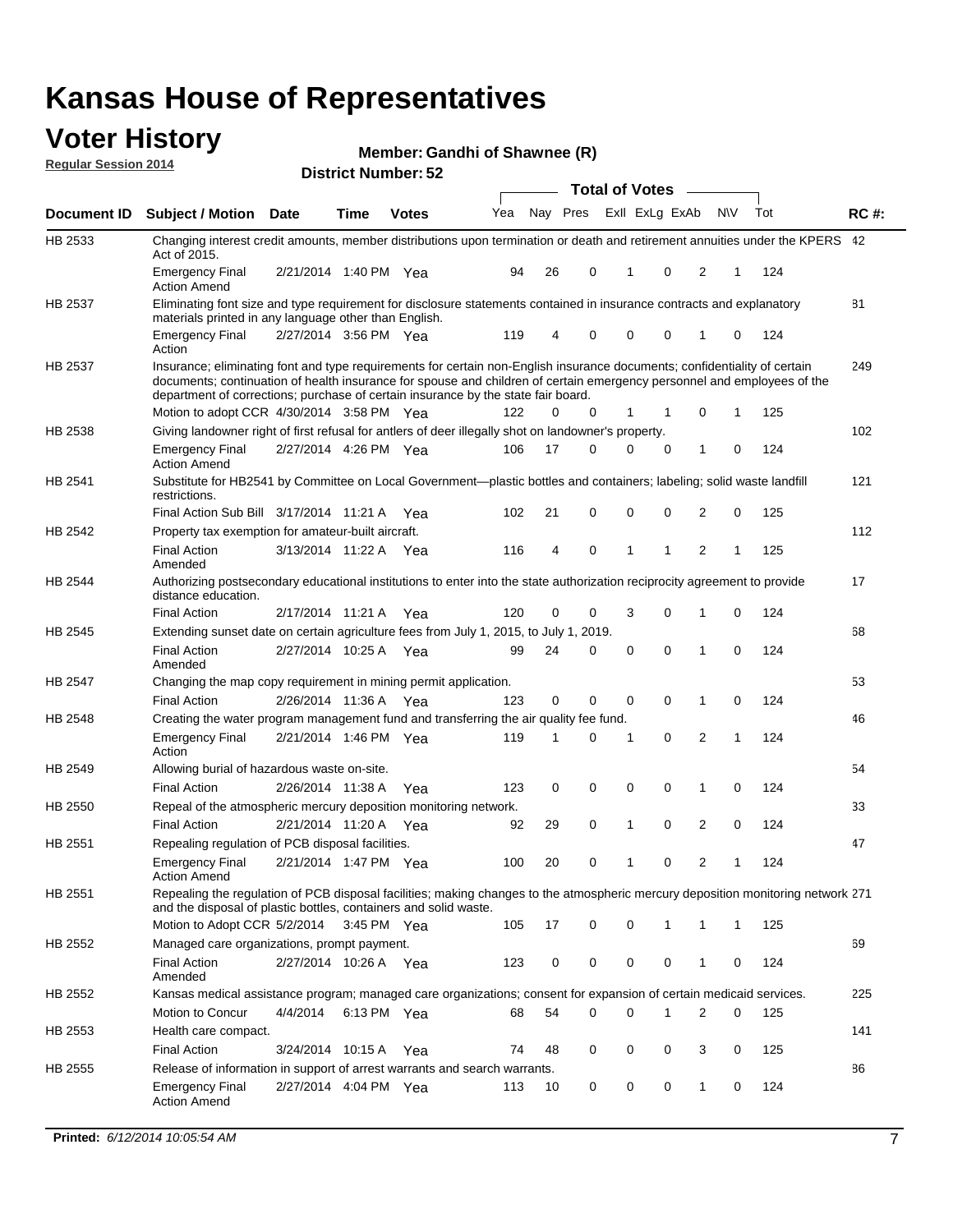### **Voter History**

**Regular Session 2014**

#### **Member: Gandhi of Shawnee (R)**

|                |                                                                                                                                                                                                                                                                                                                                                           |                       |             |              |     |          |   | <b>Total of Votes</b> |             |              |             |     |             |
|----------------|-----------------------------------------------------------------------------------------------------------------------------------------------------------------------------------------------------------------------------------------------------------------------------------------------------------------------------------------------------------|-----------------------|-------------|--------------|-----|----------|---|-----------------------|-------------|--------------|-------------|-----|-------------|
|                | Document ID Subject / Motion Date                                                                                                                                                                                                                                                                                                                         |                       | Time        | <b>Votes</b> | Yea | Nay Pres |   | Exll ExLg ExAb        |             |              | N\V         | Tot | <b>RC#:</b> |
| <b>HB 2557</b> | Changing penalties for certain taxpayers who file incorrect returns under Kansas income tax act.                                                                                                                                                                                                                                                          |                       |             |              |     |          |   |                       |             |              |             |     | 21          |
|                | <b>Final Action</b><br>Amended                                                                                                                                                                                                                                                                                                                            | 2/19/2014 11:35 A     |             | Yea          | 122 | 0        | 0 | 0                     | 0           | 2            | $\mathbf 0$ | 124 |             |
| HB 2561        | Licensure of pharmacists and registration of pharmacy interns by board of pharmacy.                                                                                                                                                                                                                                                                       |                       |             |              |     |          |   |                       |             |              |             |     | 55          |
|                | <b>Final Action</b>                                                                                                                                                                                                                                                                                                                                       | 2/26/2014 11:39 A Yea |             |              | 105 | 18       | 0 | 0                     | 0           | 1            | 0           | 124 |             |
| HB 2564        | Requiring 60-day wait before re-employment for retirement benefit eligibility.                                                                                                                                                                                                                                                                            |                       |             |              |     |          |   |                       |             |              |             |     | 43          |
|                | <b>Emergency Final</b><br>Action                                                                                                                                                                                                                                                                                                                          | 2/21/2014 1:41 PM Yea |             |              | 120 | 0        | 0 | 1                     | 0           | 2            | 1           | 124 |             |
| HB 2566        | Requiring court fee for forensic audio and video examination services.                                                                                                                                                                                                                                                                                    |                       |             |              |     |          |   |                       |             |              |             |     | 93          |
|                | <b>Emergency Final</b><br>Action                                                                                                                                                                                                                                                                                                                          | 2/27/2014 4:12 PM Yea |             |              | 123 | 0        | 0 | 0                     | $\mathbf 0$ | $\mathbf{1}$ | 0           | 124 |             |
| HB 2568        | Domestic relations; Kansas family law code; child support guidelines.                                                                                                                                                                                                                                                                                     |                       |             |              |     |          |   |                       |             |              |             |     | 70          |
|                | <b>Final Action</b><br>Amended                                                                                                                                                                                                                                                                                                                            | 2/27/2014 10:27 A     |             | Yea          | 123 | 0        | 0 | 0                     | $\mathbf 0$ | 1            | 0           | 124 |             |
| HB 2568        | Domestic relations; Kansas family law code; child support guidelines.                                                                                                                                                                                                                                                                                     |                       |             |              |     |          |   |                       |             |              |             |     | 268         |
|                | Motion to adopt CCR 5/2/2014                                                                                                                                                                                                                                                                                                                              |                       | 3:28 PM Yea |              | 123 | 0        | 0 | 0                     | 1           | 1            | $\mathbf 0$ | 125 |             |
| HB 2576        | Employment security law; creation of "new employer rate."                                                                                                                                                                                                                                                                                                 |                       |             |              |     |          |   |                       |             |              |             |     | 71          |
|                | <b>Final Action</b><br>Amended                                                                                                                                                                                                                                                                                                                            | 2/27/2014 10:28 A     |             | Yea          | 123 | 0        | 0 | 0                     | 0           | 1            | 0           | 124 |             |
| HB 2576        | Employment security law; creation of "new employer rate."                                                                                                                                                                                                                                                                                                 |                       |             |              |     |          |   |                       |             |              |             |     | 159         |
|                | Motion to Concur                                                                                                                                                                                                                                                                                                                                          | 3/25/2014 10:47 A     |             | ExII         | 122 | 0        | 0 | 1                     | 0           | 2            | 0           | 125 |             |
| HB 2577        | Allowing parents to remain anonymous when surrendering an infant under the newborn protection act.                                                                                                                                                                                                                                                        |                       |             |              |     |          |   |                       |             |              |             |     | 56          |
|                | <b>Final Action</b><br>Amended                                                                                                                                                                                                                                                                                                                            | 2/26/2014 11:41 A Yea |             |              | 123 | $\Omega$ | 0 | 0                     | $\Omega$    | 1            | 0           | 124 |             |
| HB 2577        | Allowing parents to remain anonymous when surrendering an infant under the newborn protection act.                                                                                                                                                                                                                                                        |                       |             |              |     |          |   |                       |             |              |             |     | 220         |
|                | Motion to Concur                                                                                                                                                                                                                                                                                                                                          | 4/4/2014              | 11:45 A     | Yea          | 121 | $\Omega$ | 0 | 1                     | 1           | 1            | 1           | 125 |             |
| HB 2578        | Certification by chief law enforcement officer for transfer of a firearm when required by federal law.                                                                                                                                                                                                                                                    |                       |             |              |     |          |   |                       |             |              |             |     | 122         |
|                | <b>Final Action</b><br>Amended                                                                                                                                                                                                                                                                                                                            | 3/17/2014 11:22 A     |             | Yea          | 123 | 0        | 0 | 0                     | 0           | 2            | 0           | 125 |             |
| HB 2578        | Regulating the possession of weapons.                                                                                                                                                                                                                                                                                                                     |                       |             |              |     |          |   |                       |             |              |             |     | 235         |
|                | Motion to Adopt CCR 4/5/2014 4:40 PM Yea                                                                                                                                                                                                                                                                                                                  |                       |             |              | 102 | 19       | 0 | 0                     | 0           | 4            | 0           | 125 |             |
| HB 2580        | Specifying the duties of the state fire marshal relating to regional emergency response teams for hazardous materials and<br>search and rescue incidents.                                                                                                                                                                                                 |                       |             |              |     |          |   |                       |             |              |             |     | 72          |
|                | <b>Final Action</b><br>Amended                                                                                                                                                                                                                                                                                                                            | 2/27/2014 10:29 A     |             | Yea          | 113 | 10       | 0 | 0                     | $\mathbf 0$ | 1            | 0           | 124 |             |
| HB 2580        | Kansas Real Estate Appraisal Board; licensee fingerprinting and criminal background checks.                                                                                                                                                                                                                                                               |                       |             |              |     |          |   |                       |             |              |             |     | 272         |
|                | Motion to adopt CCR 5/2/2014                                                                                                                                                                                                                                                                                                                              |                       | 3:49 PM Yea |              | 115 | 7        | 0 | 0                     | 1           | 1            | 1           | 125 |             |
| HB 2582        | Creating an exemption from food establishment licensing for churches.                                                                                                                                                                                                                                                                                     |                       |             |              |     |          |   |                       |             |              |             |     | 57          |
|                | <b>Final Action</b>                                                                                                                                                                                                                                                                                                                                       | 2/26/2014 11:42 A Yea |             |              | 123 | 0        | 0 | 0                     | 0           |              | 0           | 124 |             |
| HB 2588        | Child in need of care; juvenile offenders; permanent custodians.                                                                                                                                                                                                                                                                                          |                       |             |              |     |          |   |                       |             |              |             |     | 94          |
|                | <b>Emergency Final</b><br><b>Action Amend</b>                                                                                                                                                                                                                                                                                                             | 2/27/2014 4:14 PM Yea |             |              | 123 | 0        | 0 | 0                     | 0           | 1            | 0           | 124 |             |
| HB 2588        | Senate Substitute for HB 2588 by Committee on Judiciary - Concerning children and minors; relating to children in need of<br>care; placement in juvenile detention facilities; permanent custodians; relating to juvenile offenders; alternative adjudication;<br>youth residential centers and services; risk assessment; sentencing; good time credits. |                       |             |              |     |          |   |                       |             |              |             |     | 244         |
|                | Motion to adopt CCR 4/30/2014 3:36 PM Yea                                                                                                                                                                                                                                                                                                                 |                       |             |              | 123 | 0        | 0 | 1                     | 1           | 0            | 0           | 125 |             |
| HB 2591        | Requiring certain audit reports to be filed electronically and to be filed only with the department of administration.                                                                                                                                                                                                                                    |                       |             |              |     |          |   |                       |             |              |             |     | 58          |
|                | <b>Final Action</b>                                                                                                                                                                                                                                                                                                                                       | 2/26/2014 11:43 A Yea |             |              | 123 | 0        | 0 | 0                     | 0           | 1            | 0           | 124 |             |
| HB 2595        | State fossils; the tylosaurus and the pteranodon.                                                                                                                                                                                                                                                                                                         |                       |             |              |     |          |   |                       |             |              |             |     | 73          |
|                | <b>Final Action</b><br>Amended                                                                                                                                                                                                                                                                                                                            | 2/27/2014 10:31 A Nay |             |              | 96  | 27       | 0 | 0                     | 0           | 1            | 0           | 124 |             |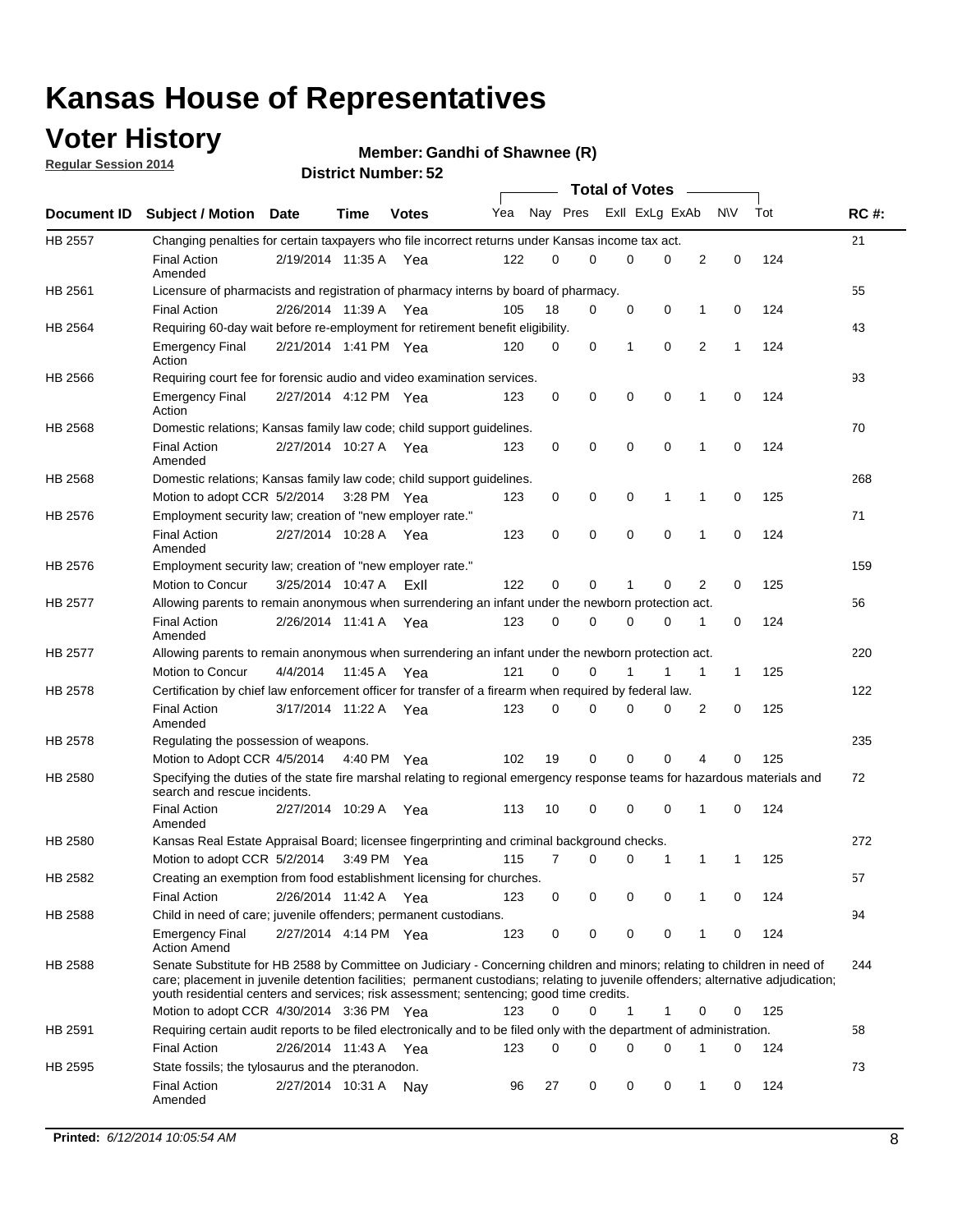### **Voter History**

**Regular Session 2014**

**Member: Gandhi of Shawnee (R)** 

|             |                                                                                                                                                                                                                                       | 1901 IVI MUITINGI . JZ | <b>Total of Votes</b> |              |     |                |             |                |                         |   |           |     |             |
|-------------|---------------------------------------------------------------------------------------------------------------------------------------------------------------------------------------------------------------------------------------|------------------------|-----------------------|--------------|-----|----------------|-------------|----------------|-------------------------|---|-----------|-----|-------------|
| Document ID | <b>Subject / Motion Date</b>                                                                                                                                                                                                          |                        | Time                  | <b>Votes</b> | Yea |                |             |                | Nay Pres ExII ExLg ExAb |   | <b>NV</b> | Tot | <b>RC#:</b> |
| HB 2596     | Computation of retirement benefits when a state officer or employee is placed on furlough or has reduction in compensation.                                                                                                           |                        |                       |              |     |                |             |                |                         |   |           |     | 74          |
|             | <b>Final Action</b>                                                                                                                                                                                                                   | 2/27/2014 10:33 A      |                       | Yea          | 123 | 0              | $\Omega$    | 0              | 0                       |   | 0         | 124 |             |
| HB 2596     | Computation of retirement benefits when a state officer or employee is placed on furlough or has reduction in<br>compensation.                                                                                                        |                        |                       |              |     |                |             |                |                         |   |           |     | 246         |
|             | Motion to adopt CCR 4/30/2014 3:45 PM Yea                                                                                                                                                                                             |                        |                       |              | 123 | 0              | $\mathbf 0$ | 1              | 1                       | 0 | 0         | 125 |             |
| HB 2597     | Municipal recycling services                                                                                                                                                                                                          |                        |                       |              |     |                |             |                |                         |   |           |     | 97          |
|             | <b>Emergency Final</b><br><b>Action Amend</b>                                                                                                                                                                                         | 2/27/2014 4:20 PM Yea  |                       |              | 105 | 18             | $\mathbf 0$ | $\mathbf 0$    | $\mathbf 0$             | 1 | 0         | 124 |             |
| HB 2599     | Authorizing the secretary of state to grant an easement to the unified government of Wyandotte county.                                                                                                                                |                        |                       |              |     |                |             |                |                         |   |           |     | 22          |
|             | <b>Final Action</b>                                                                                                                                                                                                                   | 2/19/2014 11:37 A Yea  |                       |              | 120 | $\overline{2}$ | 0           | $\mathbf 0$    | 0                       | 2 | 0         | 124 |             |
| HB 2599     | Authorizing the secretary of state to grant an easement to the unified government of Wyandotte county.                                                                                                                                |                        |                       |              |     |                |             |                |                         |   |           |     | 118         |
|             | Motion to Concur                                                                                                                                                                                                                      | 3/14/2014 11:25 A Yea  |                       |              | 118 | 0              | 0           | $\overline{2}$ | 1                       | 4 | 0         | 125 |             |
| HB 2602     | Increasing the percentage of unclassified employees allowed to be employed by KPERS from 25% to 50%.                                                                                                                                  |                        |                       |              |     |                |             |                |                         |   |           |     | 44          |
|             | <b>Emergency Final</b><br>Action                                                                                                                                                                                                      | 2/21/2014 1:43 PM Yea  |                       |              | 107 | 13             | 0           | 1              | 0                       | 2 | 1         | 124 |             |
| HB 2602     | Increasing the percentage of unclassified employees allowed to be employed by KPERS from 25% to 50%.                                                                                                                                  |                        |                       |              |     |                |             |                |                         |   |           |     | 195         |
|             | Motion to Concur                                                                                                                                                                                                                      | 4/1/2014               | 10:57 A               | Yea          | 108 | 15             | 0           | 1              | 0                       |   | 0         | 125 |             |
| HB 2609     | Practice of pharmacy; filling and refilling of prescriptions.                                                                                                                                                                         |                        |                       |              |     |                |             |                |                         |   |           |     | 105         |
|             | <b>Emergency Final</b><br><b>Action Amend</b>                                                                                                                                                                                         | 2/27/2014 4:29 PM Yea  |                       |              | 123 | 0              | $\mathbf 0$ | $\mathbf 0$    | $\mathbf 0$             | 1 | 0         | 124 |             |
| HB 2611     | Conduct of dental offices.                                                                                                                                                                                                            |                        |                       |              |     |                |             |                |                         |   |           |     | 83          |
|             | <b>Emergency Final</b><br>Action                                                                                                                                                                                                      | 2/27/2014 3:59 PM Yea  |                       |              | 123 | 0              | $\mathbf 0$ | $\mathbf 0$    | $\mathbf 0$             | 1 | 0         | 124 |             |
| HB 2612     | Relating to district judge and district magistrate judge vacancies.                                                                                                                                                                   |                        |                       |              |     |                |             |                |                         |   |           |     | 75          |
|             | <b>Final Action</b><br>Amended                                                                                                                                                                                                        | 2/27/2014 10:34 A      |                       | Yea          | 106 | 17             | $\mathbf 0$ | $\mathbf 0$    | $\mathbf 0$             | 1 | 0         | 124 |             |
| HB 2613     | Relating to the issuance of stillbirth and unborn child's death certificates.                                                                                                                                                         |                        |                       |              |     |                |             |                |                         |   |           |     | 103         |
|             | <b>Emergency Final</b><br><b>Action Amend</b>                                                                                                                                                                                         | 2/27/2014 4:27 PM Yea  |                       |              | 122 | 1              | 0           | $\mathbf 0$    | $\Omega$                | 1 | 0         | 124 |             |
| HB 2615     | Substitute for HB 2615 by Committee on Commerce, Labor and Economic Development - Workers compensation assigned<br>risk pool.                                                                                                         |                        |                       |              |     |                |             |                |                         |   |           |     | 185         |
|             | EFA Sub Bill<br>Amended                                                                                                                                                                                                               | 3/26/2014 3:42 PM      |                       | ExII         | 98  | 25             | 0           | 1              | 0                       | 1 | 0         | 125 |             |
| HB 2616     | Secretary of labor; explore agreement to allow state of Kansas to enforce OSHA standards.                                                                                                                                             |                        |                       |              |     |                |             |                |                         |   |           |     | 92          |
|             | <b>Emergency Final</b><br>Action                                                                                                                                                                                                      | 2/27/2014 4:11 PM Yea  |                       |              | 93  | 30             | 0           | 0              | 0                       | 1 | 0         | 124 |             |
| HB 2616     | Senate Substitute for HB 2616 by Committee on Commerce - Secretary of labor directed to study state enforcement of OSHA 261<br>standards.                                                                                             |                        |                       |              |     |                |             |                |                         |   |           |     |             |
|             | Motion to Concur                                                                                                                                                                                                                      | 5/2/2014               | 11:47 A Yea           |              | 94  | 30             | 0           | 0              | 1                       | 0 | 0         | 125 |             |
| HB 2633     | Substitute for HB 2633 by Committee on Corrections and Juvenile Justice - Juvenile offenders; youth residential centers and<br>services; risk assessment; raising the age for prosecution as an adult; sentencing; good time credits. |                        |                       |              |     |                |             |                |                         |   |           |     | 106         |
|             | EFA Sub Bill<br>Amended                                                                                                                                                                                                               | 2/27/2014 4:31 PM Yea  |                       |              | 122 | 1              | 0           | 0              | 0                       | 1 | 0         | 124 |             |
| HB 2636     | Secretary of health and environment and air quality standards.                                                                                                                                                                        |                        |                       |              |     |                |             |                |                         |   |           |     | 45          |
|             | <b>Emergency Final</b><br><b>Action Amend</b>                                                                                                                                                                                         | 2/21/2014 1:44 PM Yea  |                       |              | 89  | 31             | 0           | 1              | 0                       | 2 | 1         | 124 |             |
| HB 2636     | Secretary of health and environment and air quality standards.                                                                                                                                                                        |                        |                       |              |     |                |             |                |                         |   |           |     | 212         |
|             | Sub motion to concur 4/3/2014                                                                                                                                                                                                         |                        | 7:20 PM Yea           |              | 121 | 3              | 0           | 0              | 0                       | 1 | 0         | 125 |             |
| HB 2642     | Income tax deduction for net gain on the sale of certain horses, cattle or livestock; income tax credit for expenditures to make 131<br>dwelling or facility accessible for persons with a disability.                                |                        |                       |              |     |                |             |                |                         |   |           |     |             |
|             | <b>Final Action</b><br>Amended                                                                                                                                                                                                        | 3/20/2014 11:17 A Yea  |                       |              | 123 | 0              | 0           | 0              | 1                       | 1 | 0         | 125 |             |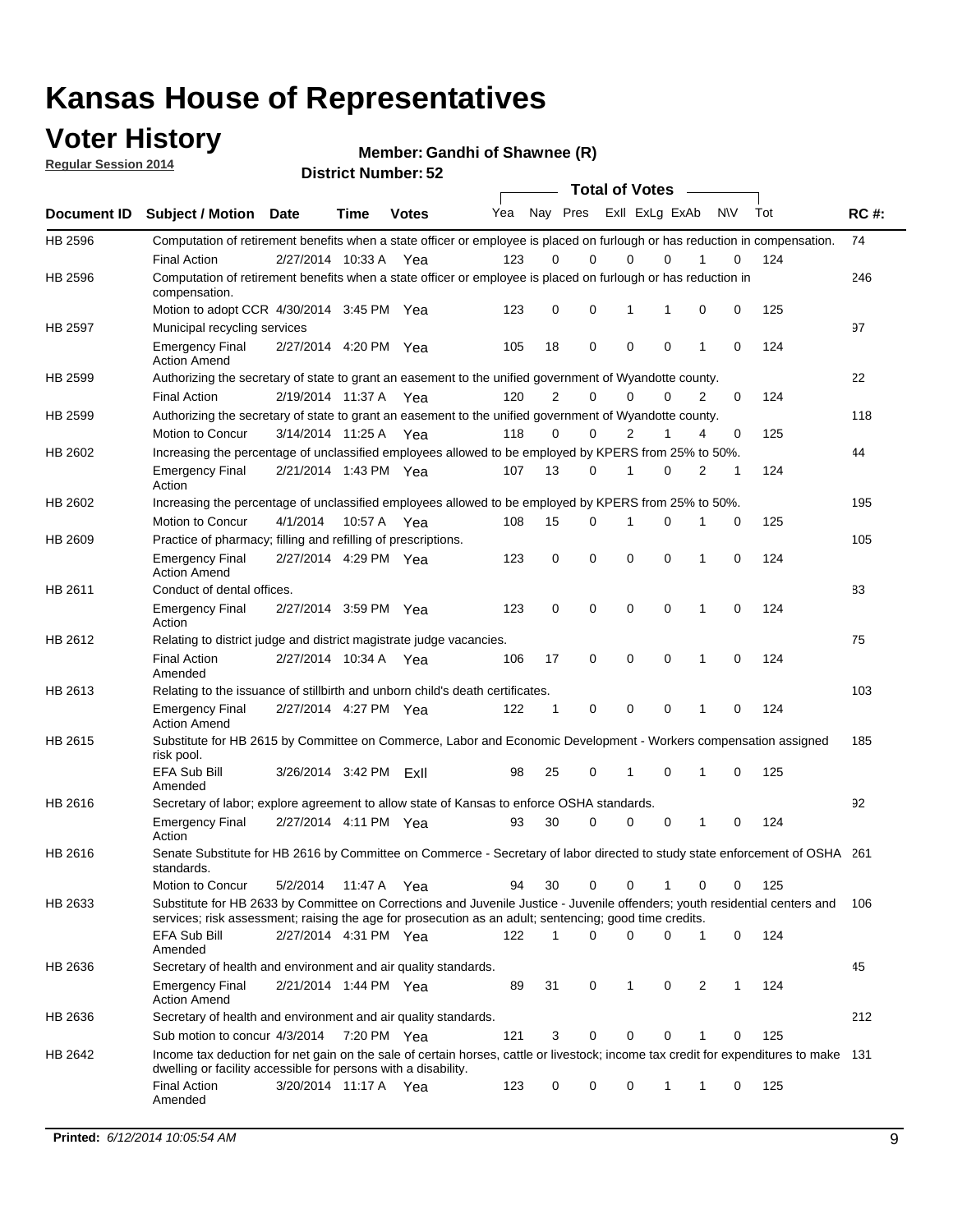#### **Voter History Regular Session 2014**

|                 | Member: Gandhi of Shawnee (R) |  |
|-----------------|-------------------------------|--|
| <b>BUILDING</b> |                               |  |

|             | <b>District Number: 52</b><br><b>Total of Votes</b>                                                                                                                                                                                                                                                                                                                                                                                                           |                       |             |              |     |          |          |                         |             |                |             |     |             |
|-------------|---------------------------------------------------------------------------------------------------------------------------------------------------------------------------------------------------------------------------------------------------------------------------------------------------------------------------------------------------------------------------------------------------------------------------------------------------------------|-----------------------|-------------|--------------|-----|----------|----------|-------------------------|-------------|----------------|-------------|-----|-------------|
|             |                                                                                                                                                                                                                                                                                                                                                                                                                                                               |                       |             |              |     |          |          |                         |             |                |             |     |             |
| Document ID | <b>Subject / Motion Date</b>                                                                                                                                                                                                                                                                                                                                                                                                                                  |                       | <b>Time</b> | <b>Votes</b> | Yea |          |          | Nay Pres ExII ExLg ExAb |             |                | <b>NV</b>   | Tot | <b>RC#:</b> |
| HB 2643     | Property tax; classification of commercial and industrial machinery and equipment as personal property; reclassification of<br>property upon termination of IRB tax exemption; use of independent appraisers to appraiser certain                                                                                                                                                                                                                             |                       |             |              |     |          |          |                         |             |                |             |     | 164         |
|             | <b>Final Action</b><br>Amended                                                                                                                                                                                                                                                                                                                                                                                                                                | 3/26/2014 10:56 A     |             | ExII         | 123 | $\Omega$ | $\Omega$ |                         | $\Omega$    | 1              | 0           | 125 |             |
| HB 2643     | Property tax; classification of commercial and industrial machinery and equipment as personal property; reclassification of<br>property upon termination of IRB tax exemption; use of independent appraisers to appraiser certain complex property; motor<br>vehicles, members of military; mortgage registration tax phase out and replacement with fees; county clerk technology fund;<br>county treasurer technology fund.                                 |                       |             |              |     |          |          |                         |             |                |             |     | 274         |
|             | Motion to Concur                                                                                                                                                                                                                                                                                                                                                                                                                                              | 5/2/2014              | 5:12 PM     | Nav          | 16  | 108      | $\Omega$ | 0                       | 0           | 1              | 0           | 125 |             |
| HB 2643     | Property tax; classification of commercial and industrial machinery and equipment as personal property; reclassification of<br>property upon termination of IRB tax exemption; use of independent appraisers to appraiser certain complex property; motor<br>vehicles, members of military; mortgage registration tax phase out and replacement with fees; county clerk technology fund;<br>county treasurer technology fund.<br>Motion to adopt CCR 5/3/2014 |                       |             |              | 70  | 53       | 0        | $\mathbf 0$             | $\Omega$    | 1              | 1           | 125 | 286         |
|             |                                                                                                                                                                                                                                                                                                                                                                                                                                                               |                       |             | 1:53 AM Yea  |     |          |          |                         |             |                |             |     |             |
| HB 2648     | Property tax exemption for levees.<br><b>Emergency Final</b><br><b>Action Amend</b>                                                                                                                                                                                                                                                                                                                                                                           | 2/27/2014 4:23 PM Yea |             |              | 100 | 23       | 0        | 0                       | $\mathbf 0$ | 1              | 0           | 124 | 100         |
| HB 2651     | County law library.                                                                                                                                                                                                                                                                                                                                                                                                                                           |                       |             |              |     |          |          |                         |             |                |             |     | 76          |
|             | <b>Final Action</b><br>Amended                                                                                                                                                                                                                                                                                                                                                                                                                                | 2/27/2014 10:38 A     |             | Yea          | 82  | 41       | 0        | $\mathbf 0$             | $\mathbf 0$ | 1              | $\mathbf 0$ | 124 |             |
| HB 2655     | Allowing veterans with PTSD to seek mental health treatment upon certain convictions.                                                                                                                                                                                                                                                                                                                                                                         |                       |             |              |     |          |          |                         |             |                |             |     | 77          |
|             | <b>Final Action</b><br>Amended                                                                                                                                                                                                                                                                                                                                                                                                                                | 2/27/2014 10:40 A     |             | Yea          | 123 | 0        | 0        | 0                       | 0           | 1              | 0           | 124 |             |
| HB 2655     | Senate Substitute for HB 2655 by Committee on Judiciary - Allowing veterans with PTSD to seek mental health treatment<br>upon certain convictions; also amending the crimes of interference with law enforcement and giving a false alarm.                                                                                                                                                                                                                    |                       |             |              |     |          |          |                         |             |                |             |     | 224         |
|             | Motion to Concur                                                                                                                                                                                                                                                                                                                                                                                                                                              | 4/4/2014              |             | 5:42 PM Yea  | 122 | 0        | 0        | 0                       | 1           | $\overline{2}$ | 0           | 125 |             |
| HB 2656     | Authorizing the state of Kansas to pay the death gratuity benefit to the designated survivor of a Kansas service member during 48<br>a federal government shutdown and providing for reimbursement to the state                                                                                                                                                                                                                                               |                       |             |              |     |          |          |                         |             |                |             |     |             |
|             | <b>Final Action</b>                                                                                                                                                                                                                                                                                                                                                                                                                                           | 2/26/2014 11:27 A     |             | Yea          | 123 | 0        | 0        | 0                       | $\Omega$    | 1              | 0           | 124 |             |
| HB 2661     | Substitute for HB 2661 by Committee on Energy and Environment - Siting of electric transmission lines; notice and hearing<br>requirements.                                                                                                                                                                                                                                                                                                                    |                       |             |              |     |          |          |                         |             |                |             |     | 181         |
|             | EFA Sub Bill                                                                                                                                                                                                                                                                                                                                                                                                                                                  | 3/26/2014 3:37 PM     |             | ExII         | 119 | 4        | 0        | 1                       | $\Omega$    | 1              | 0           | 125 |             |
| HB 2662     | Expungment of driving under the influence convictions.                                                                                                                                                                                                                                                                                                                                                                                                        |                       |             |              |     |          |          |                         |             |                |             |     | 116         |
|             | <b>Final Action</b><br>Amended                                                                                                                                                                                                                                                                                                                                                                                                                                | 3/14/2014 11:22 A     |             | Yea          | 87  | 31       | 0        | 2                       | 1           | 4              | 0           | 125 |             |
| HB 2668     | Health insurance for qualified professional associations.                                                                                                                                                                                                                                                                                                                                                                                                     |                       |             |              |     |          |          |                         |             |                |             |     | 34          |
|             | <b>Final Action</b><br>Amended                                                                                                                                                                                                                                                                                                                                                                                                                                | 2/21/2014 11:21 A Yea |             |              | 114 | 7        | 0        | 1                       | $\Omega$    | 2              | 0           | 124 |             |
| HB 2668     | Predetermination of health insurance benefits                                                                                                                                                                                                                                                                                                                                                                                                                 |                       |             |              |     |          |          |                         |             |                |             |     | 262         |
|             | Motion to Concur                                                                                                                                                                                                                                                                                                                                                                                                                                              | 5/2/2014              |             | 12:05 P Yea  | 97  | 27       | 0        | 0                       |             | 0              | 0           | 125 |             |
| HB 2669     | State civil service board; transferred from the department of administration to the office of administrative hearings.                                                                                                                                                                                                                                                                                                                                        |                       |             |              |     |          |          |                         |             |                |             |     | 87          |
|             | <b>Emergency Final</b><br>Action                                                                                                                                                                                                                                                                                                                                                                                                                              | 2/27/2014 4:05 PM Yea |             |              | 110 | 13       | 0        | 0                       | $\Omega$    |                | 0           | 124 |             |
| HB 2673     | Kansas healing arts act; physician assistant licensure act.                                                                                                                                                                                                                                                                                                                                                                                                   |                       |             |              |     |          |          |                         |             |                |             |     | 91          |
|             | <b>Emergency Final</b><br><b>Action Amend</b>                                                                                                                                                                                                                                                                                                                                                                                                                 | 2/27/2014 4:10 PM Yea |             |              | 105 | 18       | 0        | 0                       | 0           | 1              | 0           | 124 |             |
| HB 2673     | Board of healing arts functions and duties, physician assistants licensure act and podiatry act.                                                                                                                                                                                                                                                                                                                                                              |                       |             |              |     |          |          |                         |             |                |             |     | 270         |
|             | Motion to adopt CCR 5/2/2014 3:39 PM Yea                                                                                                                                                                                                                                                                                                                                                                                                                      |                       |             |              | 111 | 11       | 0        | 0                       | -1          | 1              | 1           | 125 |             |
| HB 2675     | Relating to procurement negotiating committees; certified businesses.                                                                                                                                                                                                                                                                                                                                                                                         |                       |             |              |     |          |          |                         |             |                |             |     | 165         |
|             | <b>Final Action</b><br>Amended                                                                                                                                                                                                                                                                                                                                                                                                                                | 3/26/2014 10:57 A     |             | ExII         | 123 | 0        | 0        | 1                       | 0           | 1              | 0           | 125 |             |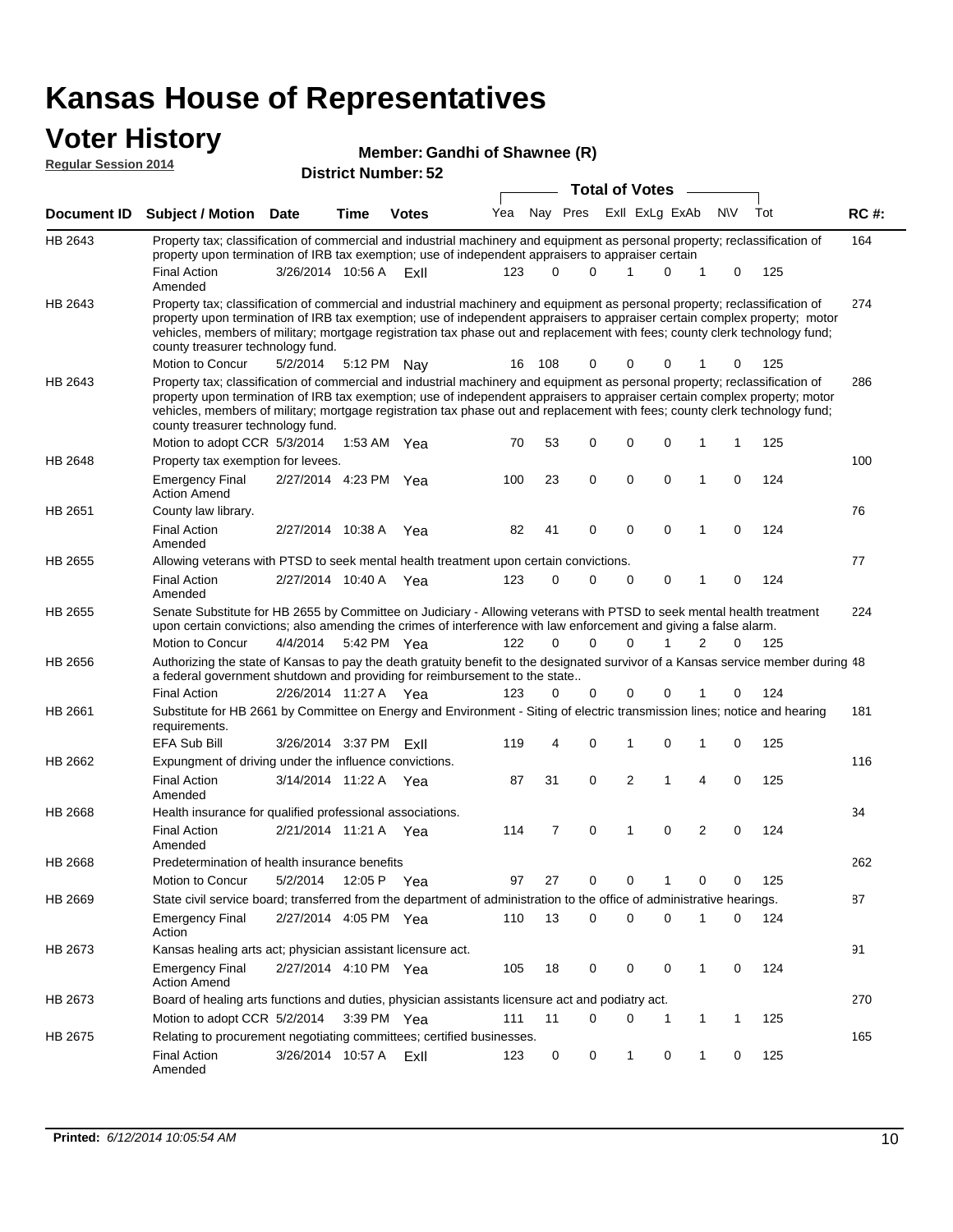### **Voter History**

**Regular Session 2014**

#### **Member: Gandhi of Shawnee (R)**

| noguiai ocoolori zu in | <b>District Number: 52</b>                                                                                                                                                                                                                                          |                                                                                                                                                           |         |              |     |    |          |             |                |             |                |             |     |             |
|------------------------|---------------------------------------------------------------------------------------------------------------------------------------------------------------------------------------------------------------------------------------------------------------------|-----------------------------------------------------------------------------------------------------------------------------------------------------------|---------|--------------|-----|----|----------|-------------|----------------|-------------|----------------|-------------|-----|-------------|
|                        | <b>Total of Votes</b>                                                                                                                                                                                                                                               |                                                                                                                                                           |         |              |     |    |          |             |                |             |                |             |     |             |
| Document ID            | <b>Subject / Motion Date</b>                                                                                                                                                                                                                                        |                                                                                                                                                           | Time    | <b>Votes</b> | Yea |    | Nay Pres |             | Exll ExLg ExAb |             |                | N\V         | Tot | <b>RC#:</b> |
| HB 2681                | Substitute for HB2681 by Committee on Veterans, Military, and Homeland Security--Abolishing the Kansas commission on<br>veterans affairs; creating the Kansas commission on veterans affairs office within the executive branch of government.                      |                                                                                                                                                           |         |              |     |    |          |             |                |             |                |             |     | 132         |
|                        | Final Action Sub Bill 3/20/2014 11:18 A Yea                                                                                                                                                                                                                         |                                                                                                                                                           |         |              | 123 |    | 0        | $\Omega$    | 0              | 1           | 1              | 0           | 125 |             |
| HB 2681                | Substitute for HB2681 by Committee on Veterans, Military, and Homeland Security - Abolishing the Kansas commission on<br>veterans affairs; creating the Kansas commission on veterans affairs office within the executive branch of government.<br>Motion to Concur | 4/4/2014                                                                                                                                                  |         | 11:41 A Yea  | 122 |    | $\Omega$ | $\Omega$    | 1              | 1           | 1              | 0           | 125 | 219         |
| <b>HB 2684</b>         | Allocating moneys from driver's license fees to the judicial branch nonjudicial salary adjustment fund.                                                                                                                                                             |                                                                                                                                                           |         |              |     |    |          |             |                |             |                |             |     | 78          |
|                        | <b>Final Action</b>                                                                                                                                                                                                                                                 | 2/27/2014 10:41 A Yea                                                                                                                                     |         |              | 93  | 30 |          | $\Omega$    | 0              | $\Omega$    | 1              | 0           | 124 |             |
| <b>HB 2687</b>         | Unclaimed property act and hearings.                                                                                                                                                                                                                                |                                                                                                                                                           |         |              |     |    |          |             |                |             |                |             |     | 59          |
|                        | <b>Final Action</b>                                                                                                                                                                                                                                                 | 2/26/2014 11:44 A                                                                                                                                         |         | Yea          | 119 |    | 4        | $\mathbf 0$ | $\mathbf 0$    | $\mathbf 0$ | $\mathbf{1}$   | 0           | 124 |             |
| HB 2687                | Unclaimed property act and hearings.                                                                                                                                                                                                                                |                                                                                                                                                           |         |              |     |    |          |             |                |             |                |             |     | 251         |
|                        | Motion to Concur                                                                                                                                                                                                                                                    | 5/1/2014                                                                                                                                                  |         | 1:56 PM Yea  | 125 |    | 0        | $\mathbf 0$ | $\mathbf 0$    | $\mathbf 0$ | $\mathbf 0$    | 0           | 125 |             |
| <b>HB 2689</b>         | Amending which convictions are counted for driving while license canceled, suspended or revoked.                                                                                                                                                                    |                                                                                                                                                           |         |              |     |    |          |             |                |             |                |             |     | 231         |
|                        | <b>Final Action</b><br>Amended                                                                                                                                                                                                                                      | 4/5/2014                                                                                                                                                  | 10:23 A | Yea          | 121 |    | 0        | $\Omega$    | $\Omega$       | 0           | 4              | $\mathbf 0$ | 125 |             |
| HB 2693                | Providing for testing by community colleges for commercial driver's licenses and allowing temporary commercial driver's<br>license holders the ability to drive class A commercial vehicles.                                                                        |                                                                                                                                                           |         |              |     |    |          |             |                |             |                |             |     | 104         |
|                        | <b>Emergency Final</b><br><b>Action Amend</b>                                                                                                                                                                                                                       | 2/27/2014 4:28 PM Yea                                                                                                                                     |         |              | 123 |    | 0        | $\Omega$    | $\mathbf 0$    | $\mathbf 0$ | 1              | $\mathbf 0$ | 124 |             |
| HB 2693                | Senate Substitute for HB 2693 by Committee on Transportation - Providing for testing by community colleges for commercial<br>driver's licenses; entities serving as driver's licenses examiners.                                                                    |                                                                                                                                                           |         |              |     |    |          |             |                |             |                |             |     | 255         |
|                        | Motion to adopt CCR 5/1/2014                                                                                                                                                                                                                                        |                                                                                                                                                           |         | 4:42 PM Yea  | 125 |    | 0        | 0           | 0              | $\mathbf 0$ | 0              | $\mathbf 0$ | 125 |             |
| HB 2715                | Farm machinery and equipment annual highway permits, commercial drivers' license.                                                                                                                                                                                   |                                                                                                                                                           |         |              |     |    |          |             |                |             |                |             |     | 98          |
|                        | <b>Emergency Final</b><br><b>Action Amend</b>                                                                                                                                                                                                                       | 2/27/2014 4:21 PM Yea                                                                                                                                     |         |              | 123 |    | $\Omega$ | 0           | 0              | 0           | 1              | $\Omega$    | 124 | 175         |
| HB 2717                |                                                                                                                                                                                                                                                                     | Registration of operators of assisted living, residential health care, home plus or adult day care facilities.<br>3/26/2014 3:29 PM ExII<br>9<br>$\Omega$ |         |              |     |    |          |             |                |             |                |             |     |             |
|                        | <b>Emergency Final</b><br><b>Action Amend</b>                                                                                                                                                                                                                       |                                                                                                                                                           |         |              | 114 |    |          |             | 1              | $\mathbf 0$ | 1              | 0           | 125 |             |
| HB 2721                | Substitute for Substitute for HB 2721 by Committee on Commerce, Labor and Economic Development †Enacting the<br>business entity standard treatment act.                                                                                                             |                                                                                                                                                           |         |              |     |    |          |             |                |             |                |             |     | 117         |
|                        | Final Action Sub Bill 3/14/2014 11:23 A Yea                                                                                                                                                                                                                         |                                                                                                                                                           |         |              | 118 |    | 0        | 0           | 2              |             |                | 0           | 125 |             |
| HB 2721                | Substitute for Substitute for HB 2721 by Committee on Commerce, Labor and Economic Development - Enacting the business 273<br>entity standard treatment act.                                                                                                        |                                                                                                                                                           |         |              |     |    |          |             |                |             |                |             |     |             |
|                        | Motion to Concur                                                                                                                                                                                                                                                    | 5/2/2014                                                                                                                                                  |         | 3:59 PM Yea  | 122 |    | 0        | 0           | 0              | 1           | 1              | 1           | 125 |             |
| <b>HB 2724</b>         | Uniform commercial driver's license act; definition of tank vehicle.                                                                                                                                                                                                |                                                                                                                                                           |         |              |     |    |          |             |                |             |                |             |     | 99          |
|                        | <b>Emergency Final</b><br>Action                                                                                                                                                                                                                                    | 2/27/2014 4:22 PM Yea                                                                                                                                     |         |              | 122 |    | 1        | 0           | $\mathbf 0$    | 0           | 1              | 0           | 124 |             |
| HB 2727                | Expiration of license plates and placards for individuals with disability.                                                                                                                                                                                          |                                                                                                                                                           |         |              |     |    |          |             |                |             |                |             |     | 88          |
|                        | <b>Emergency Final</b><br>Action                                                                                                                                                                                                                                    | 2/27/2014 4:06 PM Yea                                                                                                                                     |         |              | 123 |    | 0        | 0           | 0              | 0           | 1              | 0           | 124 |             |
| HB 2728                | Permits for the operation of salvage vehicles no longer required to be prepared in triplicate.                                                                                                                                                                      |                                                                                                                                                           |         |              |     |    |          |             |                |             |                |             |     | 89          |
|                        | <b>Emergency Final</b><br>Action                                                                                                                                                                                                                                    | 2/27/2014 4:07 PM Yea                                                                                                                                     |         |              | 122 |    | 1        | 0           | 0              | 0           | $\mathbf{1}$   | 0           | 124 |             |
| HB 2728                | Permits for the operation of salvage vehicles no longer required to be prepared in triplicate.                                                                                                                                                                      |                                                                                                                                                           |         |              |     |    |          |             |                |             |                |             |     | 192         |
|                        | Motion to Concur                                                                                                                                                                                                                                                    | 3/31/2014 11:43 A Yea                                                                                                                                     |         |              | 122 |    | 0        | 0           | 1              | $\mathbf 0$ | $\overline{2}$ | 0           | 125 |             |
| HB 2732                | Sales tax authority for Rooks county for constructing or remodeling a jail facility.                                                                                                                                                                                |                                                                                                                                                           |         |              |     |    |          |             |                |             |                |             |     | 232         |
|                        | <b>Final Action</b>                                                                                                                                                                                                                                                 | 4/5/2014                                                                                                                                                  |         | 10:24 A Yea  | 121 |    | 0        | 0           | 0              | 0           | 4              | 0           | 125 |             |
| HB 2744                | Insurance; coverage for autism spectrum disorder.<br><b>Final Action</b>                                                                                                                                                                                            | 3/21/2014 10:14 A Yea                                                                                                                                     |         |              | 114 |    | 3        | 0           | 0              | 1           | 6              | 1           | 125 | 137         |
| HB 2745                | Amended<br>Tax lien on property voluntarily transferred.                                                                                                                                                                                                            |                                                                                                                                                           |         |              |     |    |          |             |                |             |                |             |     | 166         |
|                        | <b>Final Action</b>                                                                                                                                                                                                                                                 | 3/26/2014 10:58 A                                                                                                                                         |         | ExII         | 123 |    | 0        | 0           | $\mathbf{1}$   | 0           | 1              | 0           | 125 |             |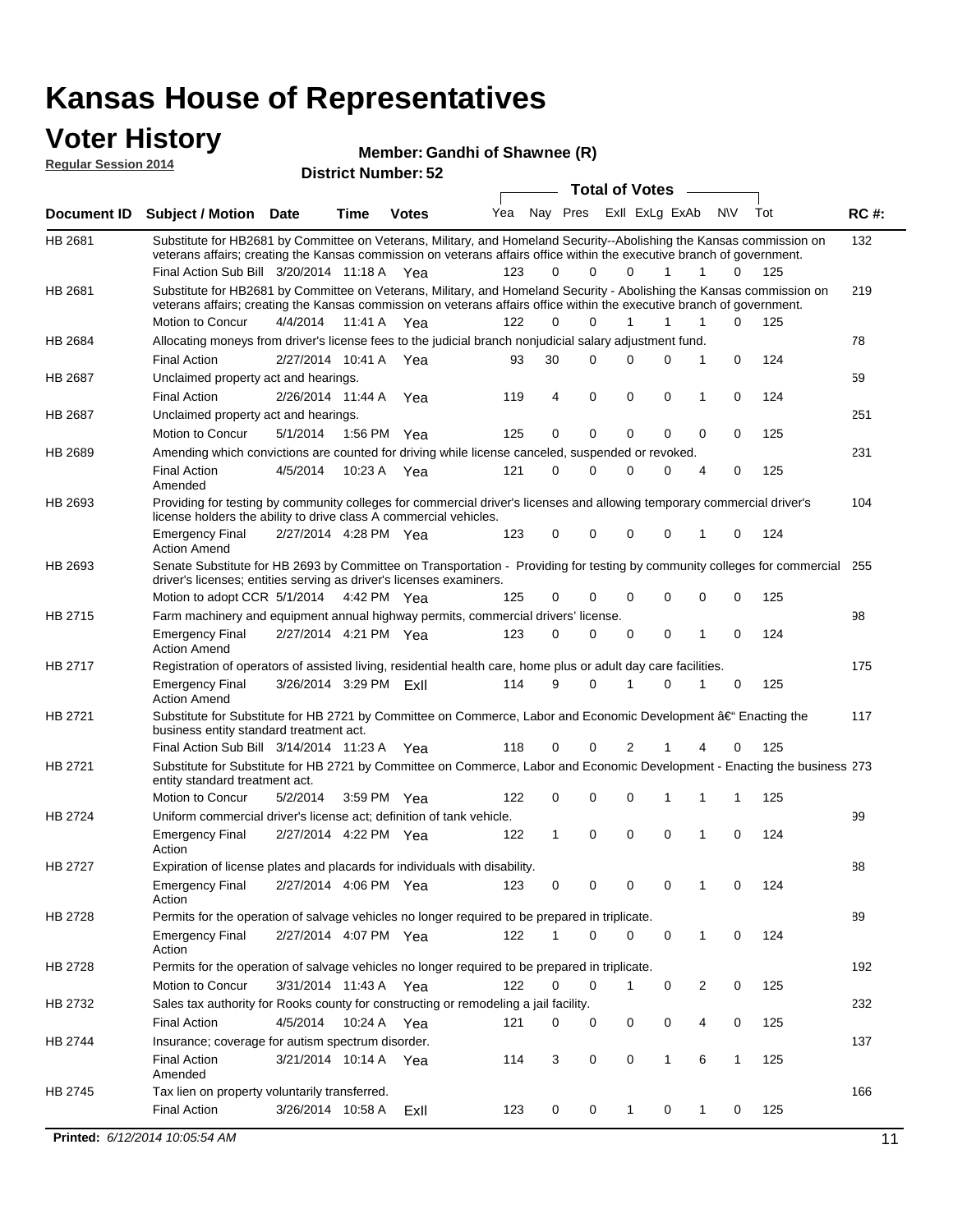### **Voter History**

**Regular Session 2014**

#### **Member: Gandhi of Shawnee (R)**

|                    |                                                                                                                                                                                                                                      |                        |             |              |     | <b>Total of Votes</b> |          |                |                |             |                |             |     |             |
|--------------------|--------------------------------------------------------------------------------------------------------------------------------------------------------------------------------------------------------------------------------------|------------------------|-------------|--------------|-----|-----------------------|----------|----------------|----------------|-------------|----------------|-------------|-----|-------------|
| <b>Document ID</b> | <b>Subject / Motion Date</b>                                                                                                                                                                                                         |                        | Time        | <b>Votes</b> | Yea | Nav Pres              |          |                | Exll ExLg ExAb |             | <b>NV</b>      |             | Tot | <b>RC#:</b> |
| HB 2755            | Repealing the sunset on the Kansas taxpayer transparency act.                                                                                                                                                                        |                        |             |              |     |                       |          |                |                |             |                |             |     | 140         |
|                    | <b>Final Action</b>                                                                                                                                                                                                                  | 3/24/2014 10:13 A      |             | Yea          | 122 | 0                     | 0        | 0              |                | 0           | 3              | 0           | 125 |             |
| HB 2767            | State child death review board.                                                                                                                                                                                                      |                        |             |              |     |                       |          |                |                |             |                |             |     | 167         |
|                    | <b>Final Action</b><br>Amended                                                                                                                                                                                                       | 3/26/2014 10:59 A      |             | Exll         | 123 | 0                     | 0        | 1              |                | $\mathbf 0$ | 1              | 0           | 125 |             |
| <b>HCR 5029</b>    | Urging the Kansas bureau of investigation to establish a blue alert system for the state of Kansas.                                                                                                                                  |                        |             |              |     |                       |          |                |                |             |                |             |     | 95          |
|                    | <b>Emergency Final</b><br><b>Action Amend</b>                                                                                                                                                                                        | 2/27/2014 4:15 PM Yea  |             |              | 121 | 2                     | 0        | 0              |                | 0           | 1              | 0           | 124 |             |
| <b>HCR 5031</b>    | Urging Congress to provide for the prompt payment of disability compensation to U.S. Veterans.                                                                                                                                       |                        |             |              |     |                       |          |                |                |             |                |             |     | 125         |
|                    | <b>Final Action</b>                                                                                                                                                                                                                  | 3/19/2014 11:21 A Yea  |             |              | 122 | $\Omega$              | $\Omega$ | 0              |                | 1           | 2              | 0           | 125 |             |
| HR 6049            | Resolution encouraging the creation of a Kansas plan for comprehensive treatment of chronic obstruction pulmonary<br>disease.                                                                                                        |                        |             |              |     |                       |          |                |                |             |                |             |     | 109         |
|                    | <b>Emergency Final</b><br><b>Action Amend</b>                                                                                                                                                                                        | 3/6/2014               | 11:24 A     | Yea          | 120 | 0                     | 0        | $\overline{2}$ |                | 1           | $\overline{2}$ | $\mathbf 0$ | 125 |             |
| HR 6063            | Urging the President to extend the qualifications for the Women's Army Corps Service Medal.                                                                                                                                          |                        |             |              |     |                       |          |                |                |             |                |             |     | 143         |
|                    | <b>Final Action</b>                                                                                                                                                                                                                  | 3/25/2014 10:11 A ExII |             |              | 123 | $\Omega$              | $\Omega$ | 1              |                | $\Omega$    | 1              | 0           | 125 |             |
| SB 40              | House Substitute for SB 40 by Committee on Corrections and Juvenile Justice †Secretary of corrections; including juvenile<br>offenders in the prison made goods act; authorizing use of correctional industries funds for payment of |                        |             |              |     |                       |          |                |                |             |                |             |     | 123         |
|                    | Final Action Sub Bill 3/17/2014 11:23 A Yea                                                                                                                                                                                          |                        |             |              | 123 | 0                     | 0        | 0              |                | $\Omega$    | 2              | 0           | 125 |             |
| SB 54              | Medical assistance recovery program; rules and regulations.                                                                                                                                                                          |                        |             |              |     |                       |          |                |                |             |                |             |     | 174         |
|                    | <b>Emergency Final</b><br><b>Action Amend</b>                                                                                                                                                                                        | 3/26/2014 3:28 PM ExII |             |              | 95  | 28                    | 0        | 1              |                | 0           | 1              | 0           | 125 |             |
| SB 54              | Amendments to statutes regulating abortions.                                                                                                                                                                                         |                        |             |              |     |                       |          |                |                |             |                |             |     | 214         |
|                    | Motion to Adopt CCR 4/4/2014                                                                                                                                                                                                         |                        | 9:59 AM Yea |              | 112 | 11                    | 0        |                |                | $\mathbf 0$ | 1              | 0           | 125 |             |
| SB 63              | State use law; purchases by municipalities; committee sunset date and chairperson selection.                                                                                                                                         |                        |             |              |     |                       |          |                |                |             |                |             |     | 280         |
|                    | Motion to adopt CCR 5/2/2014                                                                                                                                                                                                         |                        | 8:52 PM Yea |              | 124 | 0                     | 0        | 0              |                | 0           | 1              | 0           | 125 |             |
| SB 99              | Lobbyists defined.                                                                                                                                                                                                                   |                        |             |              |     |                       |          |                |                |             |                |             |     | 184         |
|                    | <b>Emergency Final</b><br>Action                                                                                                                                                                                                     | 3/26/2014 3:41 PM      |             | ExII         | 117 | 6                     | 0        | 1              |                | 0           | 1              | 0           | 125 |             |
| SB 147             | House Substitute for SB 147 by Committee on Agriculture and Natural Resources †Amending the powers and duties of the 133<br>Kansas department of agriculture division of conservation and the state conservation commission.         |                        |             |              |     |                       |          |                |                |             |                |             |     |             |
|                    | Final Action Sub Bill 3/20/2014 11:19 A Yea<br>Amended                                                                                                                                                                               |                        |             |              | 123 | 0                     | $\Omega$ | 0              |                | 1           | 1              | 0           | 125 |             |
| SB 218             | House Substitute for SB 218 by Committee on Appropriations-Education; relating to the financing and instruction thereof;                                                                                                             |                        |             |              |     |                       |          |                |                |             |                |             |     | 226         |
|                    | making and concerning appropriations for the fiscal years ending June 30, 2014, and June 30, 2015, for certain agencies.<br>Final Action Sub Bill 4/4/2014                                                                           |                        | 6:17 PM Yea |              | 91  | 31                    | $\Omega$ | 0              |                | 1           | 2              | $\Omega$    | 125 |             |
|                    | Amended                                                                                                                                                                                                                              |                        |             |              |     |                       |          |                |                |             |                |             |     |             |
| SB 218             | House Substitute for SB 218 by Committee on Appropriations-Education; relating to the financing and instruction thereof;                                                                                                             |                        |             |              |     |                       |          |                |                |             |                |             |     | 237         |
|                    | making and concerning appropriations for the fiscal years ending June 30, 2014, and June 30, 2015, for certain agencies.                                                                                                             |                        |             |              |     |                       |          |                |                |             |                |             |     |             |
|                    | Sub Motion to Adopt 4/6/2014 12:51 A Yea<br><b>CCR</b>                                                                                                                                                                               |                        |             |              | 55  | 67                    | 0        | 0              |                | 0           | 3              | 0           | 125 |             |
| SB 231             | House Substitute for SB 231 †Concerning valuation and appeals; renaming the state court of tax appeals; timing of<br>decisions.                                                                                                      |                        |             |              |     |                       |          |                |                |             |                |             |     | 134         |
|                    | Final Action Sub Bill 3/20/2014 11:21 A Yea<br>Amended                                                                                                                                                                               |                        |             |              | 123 | 0                     | 0        | 0              |                | 1           | 1              | 0           | 125 |             |
| SB 231             | House Substitute for SB 231 - Concerning valuation and appeals; renaming the state court of tax appeals; timing of<br>decisions                                                                                                      |                        |             |              |     |                       |          |                |                |             |                |             |     | 281         |
|                    | Motion to Adopt CCR 5/2/2014                                                                                                                                                                                                         |                        | 8:56 PM Yea |              | 124 | 0                     | 0        | 0              |                | 0           | 1              | 0           | 125 |             |
| SB 245             | House Substitute for SB 245 by Committee on Appropriations - Appropriations for FY 2014, FY 2015, and FY 2016 for the<br>department of corrections; capital improvement projects.                                                    |                        |             |              |     |                       |          |                |                |             |                |             |     | 13          |
|                    | Final Action Sub Bill 2/13/2014 11:34 A Yea<br>Amended                                                                                                                                                                               |                        |             |              | 79  | 41                    | 0        | 3              |                | 0           | 1              | 0           | 124 |             |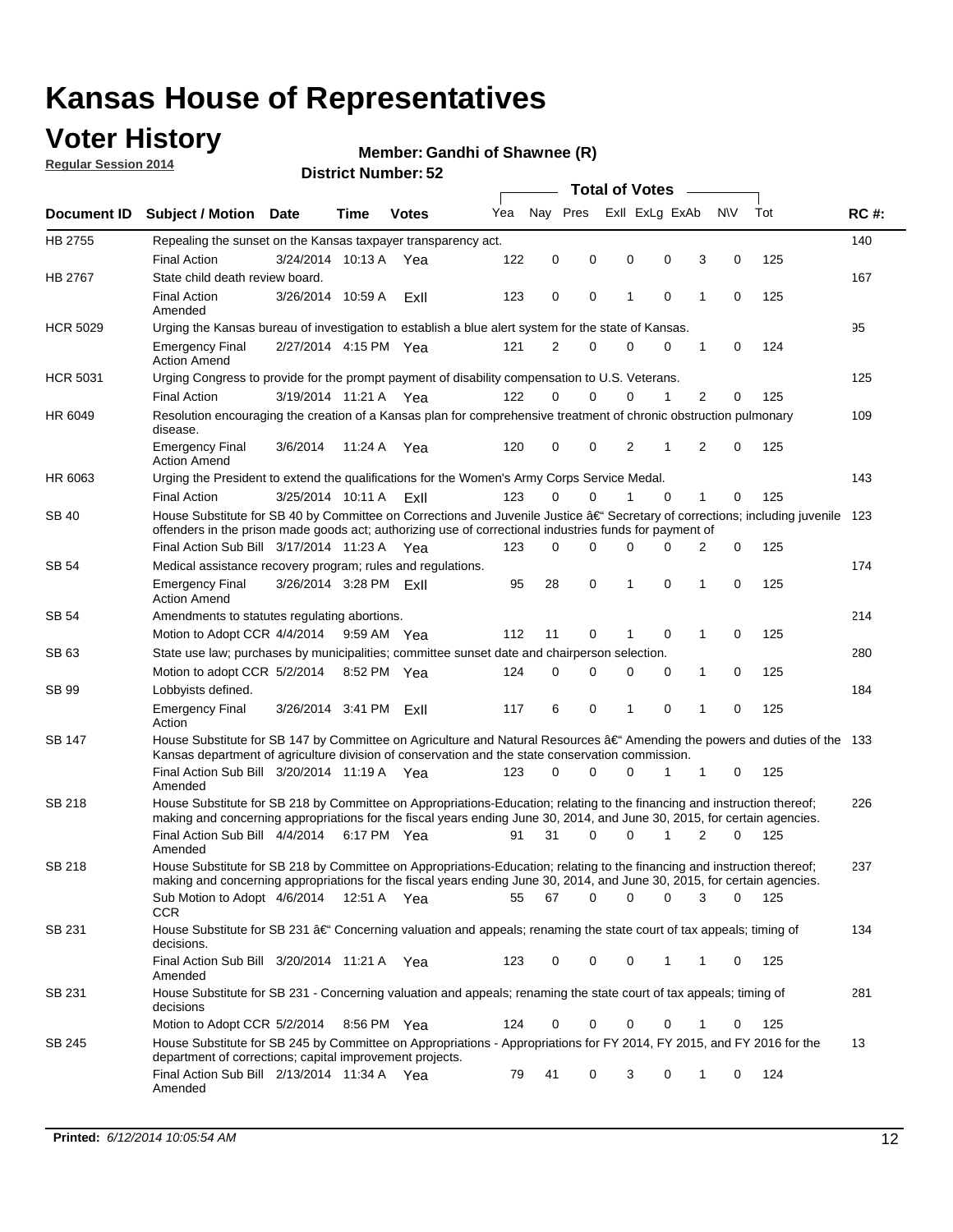### **Voter History**

#### **Member: Gandhi of Shawnee (R)**

**Regular Session 2014**

|               | <b>DISUILLINUIIIIDEI.JZ</b><br><b>Total of Votes</b><br>$\sim$                                                                                                                                                                                                                                                                                                                                                                                                                                                                                                                                                                                                                                                                                                                                                    |                        |             |              |     |    |                             |   |             |                |             |     |             |
|---------------|-------------------------------------------------------------------------------------------------------------------------------------------------------------------------------------------------------------------------------------------------------------------------------------------------------------------------------------------------------------------------------------------------------------------------------------------------------------------------------------------------------------------------------------------------------------------------------------------------------------------------------------------------------------------------------------------------------------------------------------------------------------------------------------------------------------------|------------------------|-------------|--------------|-----|----|-----------------------------|---|-------------|----------------|-------------|-----|-------------|
|               | Document ID Subject / Motion Date                                                                                                                                                                                                                                                                                                                                                                                                                                                                                                                                                                                                                                                                                                                                                                                 |                        | <b>Time</b> | <b>Votes</b> |     |    | Yea Nay Pres ExII ExLg ExAb |   |             |                | N\V         | Tot | <b>RC#:</b> |
| <b>SB 245</b> | House Substitute for SB 245 by Committee on Appropriations - Education funding; relating to mineral production; creating the 258<br>mineral production education fund, crediting 20% of remainder from oil and gas tax into such fund, moneys expended on<br>education; abolishing the oil and gas valuation depletion trust fund; allowing the counties to retain funds already in such<br>county's oil and gas valuation depletion trust fund; concerning school financing sources; proceeds from the tax levied by a<br>school district under authority of K.S.A. 2013 Supp. 72-6431, remitted to the state treasury to the credit of the state school<br>district finance fund not to the district's general fund; making and concerning appropriations for fiscal year 2017.<br>Motion to adopt CCR 5/1/2014 |                        | 5:06 PM Yea |              | 88  | 37 | $\Omega$                    | 0 | 0           | 0              | 0           | 125 |             |
| <b>SB 248</b> | Victim notification prior to release of certain inmates.                                                                                                                                                                                                                                                                                                                                                                                                                                                                                                                                                                                                                                                                                                                                                          |                        |             |              |     |    |                             |   |             |                |             |     | 119         |
|               | <b>Final Action</b>                                                                                                                                                                                                                                                                                                                                                                                                                                                                                                                                                                                                                                                                                                                                                                                               | 3/17/2014 11:18 A      |             | Yea          | 122 | 0  | 0                           | 0 | 0           | 2              | 1           | 125 |             |
| SB 254        | Medical assistance recovery program; rules and regulations.                                                                                                                                                                                                                                                                                                                                                                                                                                                                                                                                                                                                                                                                                                                                                       |                        |             |              |     |    |                             |   |             |                |             |     | 179         |
|               | <b>Emergency Final</b><br>Action                                                                                                                                                                                                                                                                                                                                                                                                                                                                                                                                                                                                                                                                                                                                                                                  | 3/26/2014 3:34 PM ExII |             |              | 123 | 0  | 0                           | 1 | $\mathbf 0$ | 1              | $\mathbf 0$ | 125 |             |
| SB 256        | Attorney general; costs in criminal appeals.                                                                                                                                                                                                                                                                                                                                                                                                                                                                                                                                                                                                                                                                                                                                                                      |                        |             |              |     |    |                             |   |             |                |             |     | 147         |
|               | <b>Final Action</b><br>Amended                                                                                                                                                                                                                                                                                                                                                                                                                                                                                                                                                                                                                                                                                                                                                                                    | 3/25/2014 10:16 A      |             | ExII         | 119 | 4  | $\mathbf 0$                 | 1 | 0           | 1              | 0           | 125 |             |
| SB 256        | Amending the crime of mistreatment of a dependent adult; creating the crime of mistreatment of an elder person; amending<br>the crime of unlawful sexual relations; amending provisions relating to appearance bonds and surety regulation; amending<br>violations of the Kansas racketeer influenced and corrupt organization act; also concerning the attorney general, costs in<br>criminal appeals.                                                                                                                                                                                                                                                                                                                                                                                                           |                        |             |              |     |    |                             |   |             |                |             |     | 236         |
|               | Motion to Adopt CCR 4/5/2014                                                                                                                                                                                                                                                                                                                                                                                                                                                                                                                                                                                                                                                                                                                                                                                      |                        | 6:52 PM Yea |              | 118 | 4  | 0                           | 0 | 0           | 3              | 0           | 125 |             |
| SB 258        | Amending the juvenile statute of limitations to match adult time limitations for sex crimes.                                                                                                                                                                                                                                                                                                                                                                                                                                                                                                                                                                                                                                                                                                                      |                        |             |              |     |    |                             |   |             | $\mathbf{1}$   | 0           |     | 135         |
|               | <b>Final Action</b><br>Amended                                                                                                                                                                                                                                                                                                                                                                                                                                                                                                                                                                                                                                                                                                                                                                                    | 3/20/2014 11:21 A Yea  |             |              | 123 | 0  | 0                           | 0 | 1           |                |             | 125 |             |
| SB 258        | Relating to issuance of certificates of birth resulting in stillbirth.                                                                                                                                                                                                                                                                                                                                                                                                                                                                                                                                                                                                                                                                                                                                            |                        |             |              |     |    |                             |   |             |                |             |     | 259         |
|               | Motion to Adopt CCR 5/1/2014 5:12 PM Yea                                                                                                                                                                                                                                                                                                                                                                                                                                                                                                                                                                                                                                                                                                                                                                          |                        |             |              | 121 | 4  | 0                           | 0 | $\mathbf 0$ | 0              | 0           | 125 |             |
| SB 263        | Establishing the military funeral honors fund under the adjutant general's office.<br><b>Final Action</b>                                                                                                                                                                                                                                                                                                                                                                                                                                                                                                                                                                                                                                                                                                         | 3/25/2014 10:17 A ExII |             |              | 123 | 0  | 0                           | 1 | 0           | $\mathbf{1}$   | 0           | 125 | 148         |
| SB 263        | Amended<br>Veterans and military matters; military honors fund; death gratuity; disabled veterans preference, state jobs and contracts;                                                                                                                                                                                                                                                                                                                                                                                                                                                                                                                                                                                                                                                                           |                        |             |              |     |    |                             |   |             |                |             |     |             |
|               | schools on military reservations, funding.<br>Motion to adopt CCR 5/1/2014 4:47 PM Yea                                                                                                                                                                                                                                                                                                                                                                                                                                                                                                                                                                                                                                                                                                                            |                        |             |              | 124 | 0  | 0                           | 0 | 0           | 0              | 1           | 125 | 256         |
| SB 265        | Income definition for Homestead Refund eligibility.                                                                                                                                                                                                                                                                                                                                                                                                                                                                                                                                                                                                                                                                                                                                                               |                        |             |              |     |    |                             |   |             |                |             |     | 113         |
|               | <b>Final Action</b>                                                                                                                                                                                                                                                                                                                                                                                                                                                                                                                                                                                                                                                                                                                                                                                               | 3/13/2014 11:23 A Yea  |             |              | 121 | 0  | 0                           | 1 | 1           | 2              | 0           | 125 |             |
|               | Amended                                                                                                                                                                                                                                                                                                                                                                                                                                                                                                                                                                                                                                                                                                                                                                                                           |                        |             |              |     |    |                             |   |             |                |             |     |             |
| SB 265        | Definition of income for homestead refund and SAFESR eligibility; income tax credits for adoption expenses and expenses to<br>make dwelling or facility accessible to persons with a disability; income tax deductions, self-employment taxes, expenses<br>related to organ donations, net gain on the sale of certain livestock; withholding, non-resident pass-through entity income;<br>Kansas taxpayer transparency act, sunset; sales tax exemptions.<br>Motion to Adopt CCR 4/4/2014                                                                                                                                                                                                                                                                                                                        |                        | 6:29 PM Yea |              | 122 | 0  |                             |   |             |                |             | 125 | 227         |
|               |                                                                                                                                                                                                                                                                                                                                                                                                                                                                                                                                                                                                                                                                                                                                                                                                                   |                        |             |              |     |    | 0                           | 0 | 1           | $\overline{2}$ | 0           |     |             |
| SB 266        | Mineral severance tax return file date.<br><b>Final Action</b><br>Amended                                                                                                                                                                                                                                                                                                                                                                                                                                                                                                                                                                                                                                                                                                                                         | 3/13/2014 11:24 A      |             | Yea          | 121 | 0  | 0                           | 1 | 1           | 2              | 0           | 125 | 114         |
| SB 266        | Severance tax return and payment dates; sales tax authority for Rooks county; property tax exemptions for certain donations<br>of land to the state and for amateur-built aircraft; sales tax exemptions for surface mining equipment and certain charitable<br>organizations.                                                                                                                                                                                                                                                                                                                                                                                                                                                                                                                                    |                        |             |              |     |    |                             |   |             |                |             |     | 266         |
|               | Motion to Adopt CCR 5/2/2014                                                                                                                                                                                                                                                                                                                                                                                                                                                                                                                                                                                                                                                                                                                                                                                      |                        | 3:19 PM Yea |              | 122 | 1  | 0                           | 0 |             | 1              | 0           | 125 |             |
| SB 267        | Insurance; excluding real estate from acceptable security deposits with the commissioner and requiring original handwritten<br>signatures on deposit forms.                                                                                                                                                                                                                                                                                                                                                                                                                                                                                                                                                                                                                                                       |                        |             |              |     |    |                             |   |             |                |             |     | 144         |
|               | <b>Final Action</b>                                                                                                                                                                                                                                                                                                                                                                                                                                                                                                                                                                                                                                                                                                                                                                                               | 3/25/2014 10:12 A Exll |             |              | 123 | 0  | 0                           | 1 | 0           | $\mathbf{1}$   | 0           | 125 |             |
| SB 268        | Insurance; Risk-based capital requirements.                                                                                                                                                                                                                                                                                                                                                                                                                                                                                                                                                                                                                                                                                                                                                                       |                        |             |              |     |    |                             |   |             |                |             |     | 145         |
|               | <b>Final Action</b>                                                                                                                                                                                                                                                                                                                                                                                                                                                                                                                                                                                                                                                                                                                                                                                               | 3/25/2014 10:13 A      |             | ExII         | 123 | 0  | 0                           | 1 | 0           | 1              | 0           | 125 |             |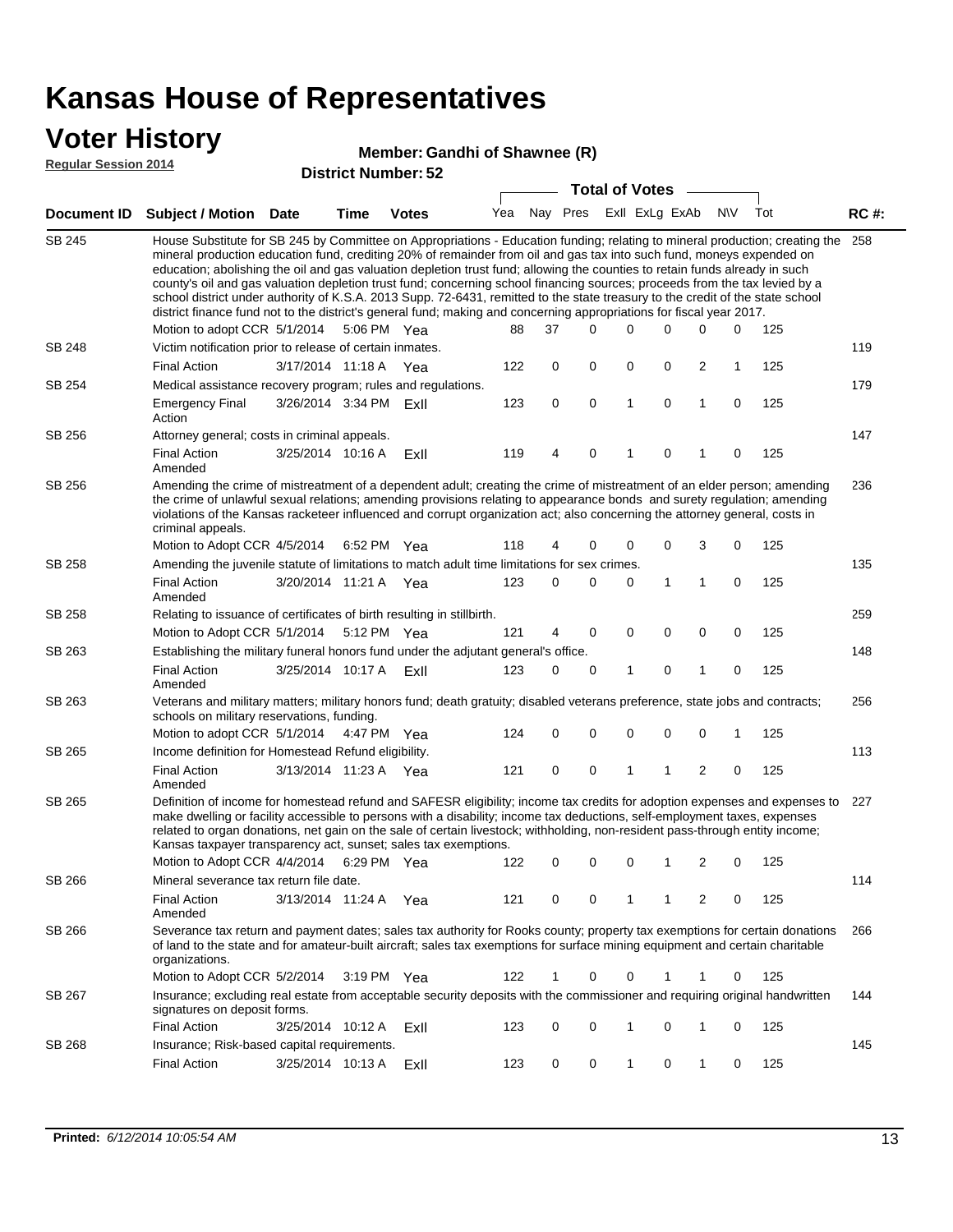### **Voter History**

**Regular Session 2014**

#### **Member: Gandhi of Shawnee (R)**

|               |                                                                                                                                                                                    | Time                   |             | <b>Votes</b> |     | <b>Total of Votes</b> |   |  |                |             |                |             |     |             |
|---------------|------------------------------------------------------------------------------------------------------------------------------------------------------------------------------------|------------------------|-------------|--------------|-----|-----------------------|---|--|----------------|-------------|----------------|-------------|-----|-------------|
| Document ID   | <b>Subject / Motion Date</b>                                                                                                                                                       |                        |             |              | Yea | Nay Pres              |   |  | Exll ExLg ExAb |             |                | <b>NV</b>   | Tot | <b>RC#:</b> |
| SB 271        | Amending the Kansas medicaid fraud control act.                                                                                                                                    |                        |             |              |     |                       |   |  |                |             |                |             |     | 176         |
|               | <b>Emergency Final</b><br><b>Action Amend</b>                                                                                                                                      | 3/26/2014 3:30 PM ExII |             |              | 123 | 0                     | 0 |  | 1              | 0           | 1              | 0           | 125 |             |
| SB 271        | Amending the Kansas medicaid fraud control act.                                                                                                                                    |                        |             |              |     |                       |   |  |                |             |                |             |     | 228         |
|               | Motion to Adopt CCR 4/4/2014 6:33 PM Yea                                                                                                                                           |                        |             |              | 122 | 0                     | 0 |  | 0              | 1           | 2              | 0           | 125 |             |
| SB 272        | Eliminating the 3% limit on controlled shooting area acreage in a county.                                                                                                          |                        |             |              |     |                       |   |  |                |             |                |             |     | 149         |
|               | <b>Final Action</b>                                                                                                                                                                | 3/25/2014 10:19 A      |             | ExII         | 123 | 0                     | 0 |  | 1              | 0           | 1              | 0           | 125 |             |
| SB 273        | House Substitute for SB 273 by Committee on Transportation †Commercial vehicles; regulation and registration thereof.                                                              |                        |             |              |     |                       |   |  |                |             |                |             |     | 168         |
|               | Final Action Sub Bill 3/26/2014 11:00 A FxII<br>Amended                                                                                                                            |                        |             |              | 122 | 1                     | 0 |  | 1              | 0           | 1              | 0           | 125 |             |
| SB 273        | Regulation of commercial motor vehicles; exemption from rules and regulations of the Kansas corporation commission.                                                                |                        |             |              |     |                       |   |  |                |             |                |             |     | 265         |
|               | Motion to Adopt CCR 5/2/2014                                                                                                                                                       |                        | 3:10 PM Yea |              | 101 | 22                    | 0 |  | 0              | 1           | 1              | 0           | 125 |             |
| SB 274        | Political action committees, legislative leadership.                                                                                                                               |                        |             |              |     |                       |   |  |                |             |                |             |     | 169         |
|               | <b>Final Action</b><br>Amended                                                                                                                                                     | 3/26/2014 11:01 A      |             | ExII         | 108 | 15                    | 0 |  | -1             | 0           | 1              | 0           | 125 |             |
| SB 278        | Establishing the state board of veterinary examiners within the animal health division of the Kansas department of agriculture<br>for a two-year period.                           |                        |             |              |     |                       |   |  |                |             |                |             |     | 127         |
|               | <b>Final Action</b>                                                                                                                                                                | 3/19/2014 11:24 A      |             | Yea          | 122 | 0                     | 0 |  | 0              | 1           | 2              | 0           | 125 |             |
| SB 284        | Amending the Kansas 911 act.                                                                                                                                                       |                        |             |              |     |                       |   |  |                |             |                |             |     | 124         |
|               | <b>Final Action</b>                                                                                                                                                                | 3/17/2014 11:24 A      |             | Yea          | 121 | 2                     | 0 |  | 0              | $\mathbf 0$ | $\overline{2}$ | 0           | 125 |             |
| SB 285        | Optometrists; prohibition against limiting payment for covered services to insurance plan amounts.                                                                                 |                        |             |              |     |                       |   |  |                |             |                |             |     | 150         |
|               | <b>Final Action</b><br>Amended                                                                                                                                                     | 3/25/2014 10:20 A      |             | ExII         | 123 | 0                     | 0 |  | $\mathbf 1$    | 0           | 1              | 0           | 125 |             |
| SB 286        | Extending sunset date on certain agriculture fees from July 1, 2015, to July 1, 2019.                                                                                              |                        |             |              |     |                       |   |  |                |             |                |             |     | 151         |
|               | <b>Final Action</b><br>Amended                                                                                                                                                     | 3/25/2014 10:23 A      |             | ExII         | 76  | 47                    | 0 |  | $\mathbf{1}$   | 0           | 1              | $\mathbf 0$ | 125 |             |
| SB 286        | Agriculture; extending sunset date on certain agriculture fees from July 1, 2015, to July 1, 2018; national day of the cowboy;<br>establishing the local food and farm task force. |                        |             |              |     |                       |   |  |                |             |                |             |     | 264         |
|               | Motion to adopt CCR 5/2/2014 3:04 PM Yea                                                                                                                                           |                        |             |              | 102 | 21                    | 0 |  | 0              | $\mathbf 1$ | 1              | 0           | 125 |             |
| SB 306        | Modernizing certain insurance laws to allow use of additional investments.                                                                                                         |                        |             |              |     |                       |   |  |                |             |                |             |     | 173         |
|               | <b>Emergency Final</b><br>Action                                                                                                                                                   | 3/26/2014 3:26 PM      |             | ExII         | 123 | 0                     | 0 |  | 1              | 0           | 1              | 0           | 125 |             |
| <b>SB 308</b> | Updating the Kansas no-call act.                                                                                                                                                   |                        |             |              |     |                       |   |  |                |             |                |             |     | 138         |
|               | <b>Final Action</b>                                                                                                                                                                | 3/21/2014 10:15 A      |             | Yea          | 117 | 0                     | 0 |  | 0              | 1           | 6              | 1           | 125 |             |
| SB 309        | Health insurance coverage for qualified professional associations.                                                                                                                 |                        |             |              |     |                       |   |  |                |             |                |             |     | 182         |
|               | <b>Emergency Final</b><br>Action                                                                                                                                                   | 3/26/2014 3:38 PM ExII |             |              | 122 | 1                     | 0 |  | $\mathbf{1}$   | 0           | 1              | $\mathbf 0$ | 125 |             |
| SB 310        | Grand juries; crimes to consider; amendment of indictment.                                                                                                                         |                        |             |              |     |                       |   |  |                |             |                |             |     | 180         |
|               | <b>Emergency Final</b><br>Action                                                                                                                                                   | 3/26/2014 3:35 PM Exll |             |              | 122 | 1                     | 0 |  | 1              | 0           | 1              | 0           | 125 |             |
| SB 311        | Increasing the noneconomic damages cap and changing rules related to expert evidence.                                                                                              |                        |             |              |     |                       |   |  |                |             |                |             |     | 142         |
|               | <b>Final Action</b><br>Amended                                                                                                                                                     | 3/24/2014 10:17 A Yea  |             |              | 119 | 3                     | 0 |  | 0              | 0           | 3              | 0           | 125 |             |
| SB 311        | Increasing the noneconomic damages cap, changing rules related to expert evidence and repealing statutes pertaining to<br>collateral source benefits.                              |                        |             |              |     |                       |   |  |                |             |                |             |     | 203         |
|               | Motion to adopt CCR 4/3/2014 6:15 PM Yea                                                                                                                                           |                        |             |              | 120 | 4                     | 0 |  | 0              | 0           | 1              | 0           | 125 |             |
| SB 321        | Return of premiums separate from notice of denial of coverage.                                                                                                                     |                        |             |              |     |                       |   |  |                |             |                |             |     | 146         |
|               | <b>Final Action</b>                                                                                                                                                                | 3/25/2014 10:15 A ExII |             |              | 123 | 0                     | 0 |  | 1              | 0           | 1              | 0           | 125 |             |
| SB 329        | Clarifying court orders relating to parents in juvenile offender cases.<br><b>Final Action</b><br>Amended                                                                          | 3/20/2014 11:23 A Yea  |             |              | 123 | 0                     | 0 |  | 0              | 1           | 1              | 0           | 125 | 136         |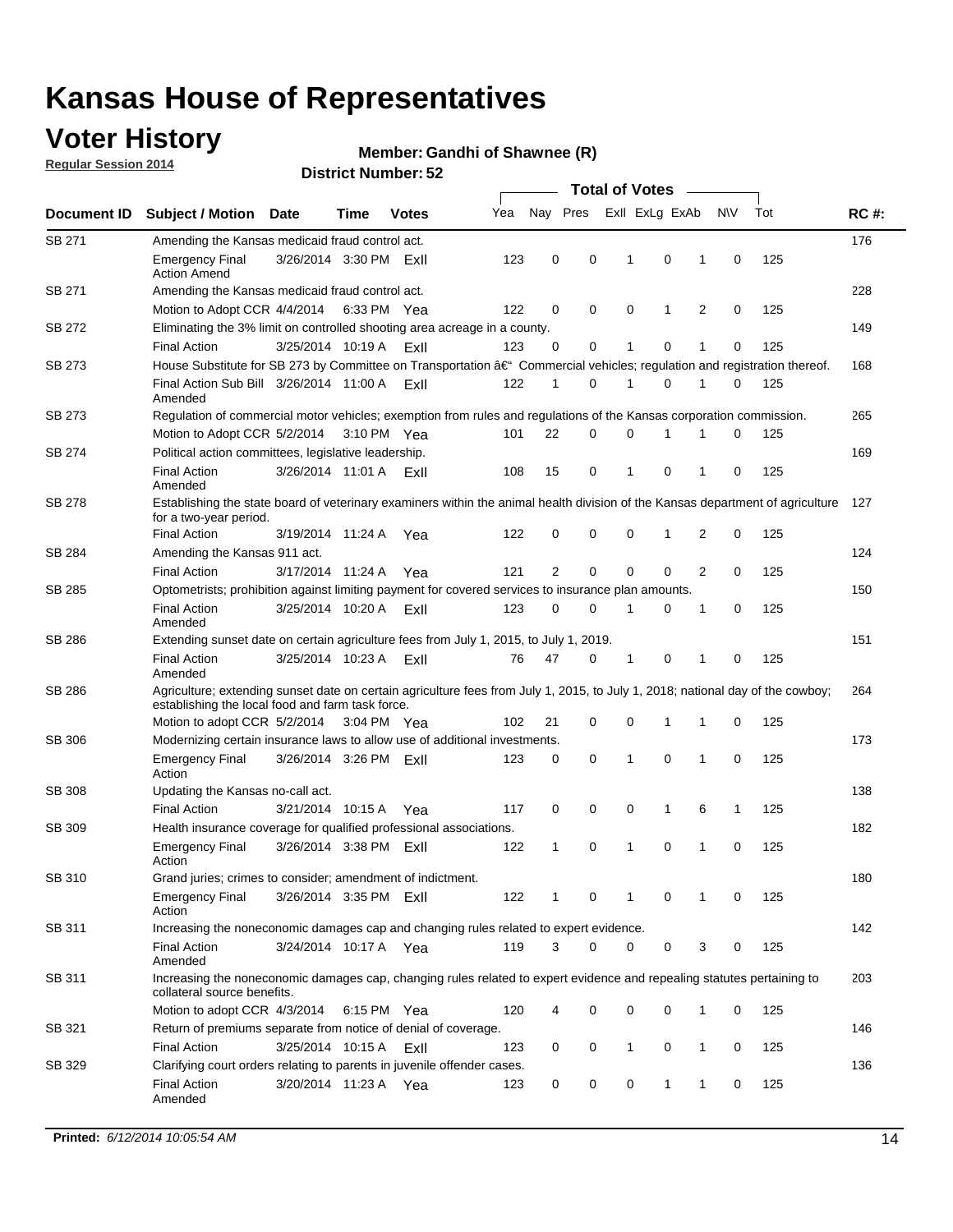### **Voter History**

**Regular Session 2014**

#### **Member: Gandhi of Shawnee (R)**

|                 | <b>Total of Votes</b>                                                                                                                                              |                        |             |              |     |              |          |  |              |                             |        |     |             |
|-----------------|--------------------------------------------------------------------------------------------------------------------------------------------------------------------|------------------------|-------------|--------------|-----|--------------|----------|--|--------------|-----------------------------|--------|-----|-------------|
| Document ID     | Subject / Motion Date                                                                                                                                              |                        | <b>Time</b> | <b>Votes</b> | Yea |              | Nay Pres |  |              | Exll ExLg ExAb              | N\V    | Tot | <b>RC#:</b> |
| SB 329          | Clarifying court orders relating to parents in juvenile offender cases and changing the statute of limitations on certain juvenile<br>offenses.                    |                        |             |              |     |              |          |  |              |                             |        |     | 242         |
|                 | Motion to adopt CCR 4/30/2014 3:23 PM Yea                                                                                                                          |                        |             |              | 122 | $\mathbf 1$  | 0        |  | 1            | -1<br>0                     | 0      | 125 |             |
| SB 344          | Special permits, oversized loads, transportation of hay or feed stuffs.                                                                                            |                        |             |              |     |              |          |  |              |                             |        |     | 152         |
|                 | <b>Final Action</b><br>Amended                                                                                                                                     | 3/25/2014 10:24 A      |             | ExII         | 122 | $\mathbf{1}$ | 0        |  | 1            | 0<br>1                      | 0      | 125 |             |
| SB 349          | Boiler safety act; deputy inspectors.                                                                                                                              |                        |             |              |     |              |          |  |              |                             |        |     | 128         |
|                 | <b>Final Action</b><br>Amended                                                                                                                                     | 3/19/2014 11:25 A      |             | Yea          | 119 | 3            | 0        |  | 0            | $\overline{2}$<br>1         | 0      | 125 |             |
| SB 349          | Board of technical professions; recodification of professions and scope of practice, other; boiler safety act, deputy<br>inspectors.                               |                        |             |              |     |              |          |  |              |                             |        |     | 215         |
|                 | Motion to Adopt CCR 4/4/2014                                                                                                                                       |                        | 10:02 A     | Yea          | 112 | 11           | 0        |  | 1            | 0<br>1                      | 0      | 125 |             |
| SB 351          | Vehicle identification numbers; penalties; damages.                                                                                                                |                        |             |              |     |              |          |  |              |                             |        |     | 153         |
|                 | <b>Final Action</b>                                                                                                                                                | 3/25/2014 10:25 A      |             | ExII         | 123 | 0            | 0        |  | 1            | 0<br>1                      | 0      | 125 |             |
| <b>SB 357</b>   | Increasing the number of allowable hunter education deferrals.                                                                                                     |                        |             |              |     |              |          |  |              |                             |        |     | 154         |
|                 | <b>Final Action</b><br>Amended                                                                                                                                     | 3/25/2014 10:26 A      |             | ExII         | 97  | 26           | 0        |  | 1            | 0<br>1                      | 0      | 125 |             |
| <b>SB 357</b>   | Authorizing land purchases by the state; amending process state uses to address seized wildlife; increasing the number of<br>allowable hunter education deferrals. |                        |             |              |     |              |          |  |              |                             |        |     | 275         |
|                 | Motion to Adopt CCR 5/2/2014                                                                                                                                       |                        | 7:53 PM Yea |              | 113 | 11           | 0        |  | 0            | $\mathbf 0$<br>1            | 0      | 125 |             |
| SB 359          | Relating to asbestos-related liability.                                                                                                                            |                        |             |              |     |              |          |  |              |                             |        |     | 177         |
|                 | <b>Emergency Final</b><br>Action                                                                                                                                   | 3/26/2014 3:32 PM      |             | ExII         | 94  | 29           | 0        |  | 1            | $\mathbf 0$<br>$\mathbf{1}$ | 0      | 125 |             |
| SB 367          | Creating the student data privacy act.                                                                                                                             |                        |             |              |     |              |          |  |              |                             |        |     | 186         |
|                 | <b>Emergency Final</b><br><b>Action Amend</b>                                                                                                                      | 3/26/2014 3:43 PM      |             | ExII         | 119 | 4            | 0        |  | 1            | 0<br>1                      | 0      | 125 |             |
| SB 367          | Creating the student data privacy act.                                                                                                                             |                        |             |              |     |              |          |  |              |                             |        |     | 245         |
|                 | Motion to adopt CCR 4/30/2014 3:41 PM Yea                                                                                                                          |                        |             |              | 123 | 0            | $\Omega$ |  |              | 0<br>1                      | 0      | 125 |             |
| SB 371          | Amending employment security law regarding disposition of penalty funds and disclosure of confidential information.                                                |                        |             |              |     |              |          |  |              |                             |        |     | 129         |
|                 | <b>Final Action</b>                                                                                                                                                | 3/19/2014 11:27 A      |             | Yea          | 90  | 32           | 0        |  | $\mathbf 0$  | 1<br>2                      | 0      | 125 |             |
| SB 372          | Amending the shared work unemployment compensation program; layoff aversion.                                                                                       |                        |             |              |     |              |          |  |              |                             |        |     | 155         |
|                 | <b>Final Action</b>                                                                                                                                                | 3/25/2014 10:28 A      |             | ExII         | 123 | 0            | 0        |  | $\mathbf{1}$ | 0<br>1                      | 0      | 125 |             |
| SB 402          | Amending statutes related to the Kansas criminal justice information system committee.                                                                             |                        |             |              |     |              |          |  |              |                             |        |     | 178         |
|                 | <b>Emergency Final</b><br>Action                                                                                                                                   | 3/26/2014 3:33 PM      |             | ExII         | 123 | 0            | 0        |  | 1            | 0<br>1                      | 0      | 125 |             |
| SB 423          | Authorizing Department of Administration to sell Landon and Eisenhower state office buildings.                                                                     |                        |             |              |     |              |          |  |              |                             |        |     | 233         |
|                 | <b>Final Action</b><br>Amended                                                                                                                                     | 4/5/2014               | 10:28 A     | Yea          | 66  | 55           | 0        |  | 0            | 0<br>4                      | 0      | 125 |             |
| SB 424          | Amending the statutory requirements for a valid hospital lien.                                                                                                     |                        |             |              |     |              |          |  |              |                             |        |     | 183         |
|                 | <b>Emergency Final</b><br>Action                                                                                                                                   | 3/26/2014 3:39 PM ExII |             |              | 115 | 8            | 0        |  | 1            | 0<br>1                      | 0      | 125 |             |
| <b>SCR 1618</b> | Substitute for SCR 1618 by Committee on Federal and State Affairs -- State constitutional amendment authorizing raffles.                                           |                        |             |              |     |              |          |  |              |                             |        |     | 170         |
|                 | Final Action Sub Bill 3/26/2014 11:06 A                                                                                                                            |                        |             | ExII         | 102 | 19           | 2        |  | 1            | 0<br>1                      | 0      | 125 |             |
| <b>SCR 1620</b> | Port authority; creation in Stafford, Kansas.                                                                                                                      |                        |             |              |     |              |          |  |              |                             |        |     | 234         |
|                 | <b>Final Action</b>                                                                                                                                                | 4/5/2014               | 10:29 A     | Yea          | 121 | 0            | 0        |  | 0            | 0                           | 4<br>0 | 125 |             |